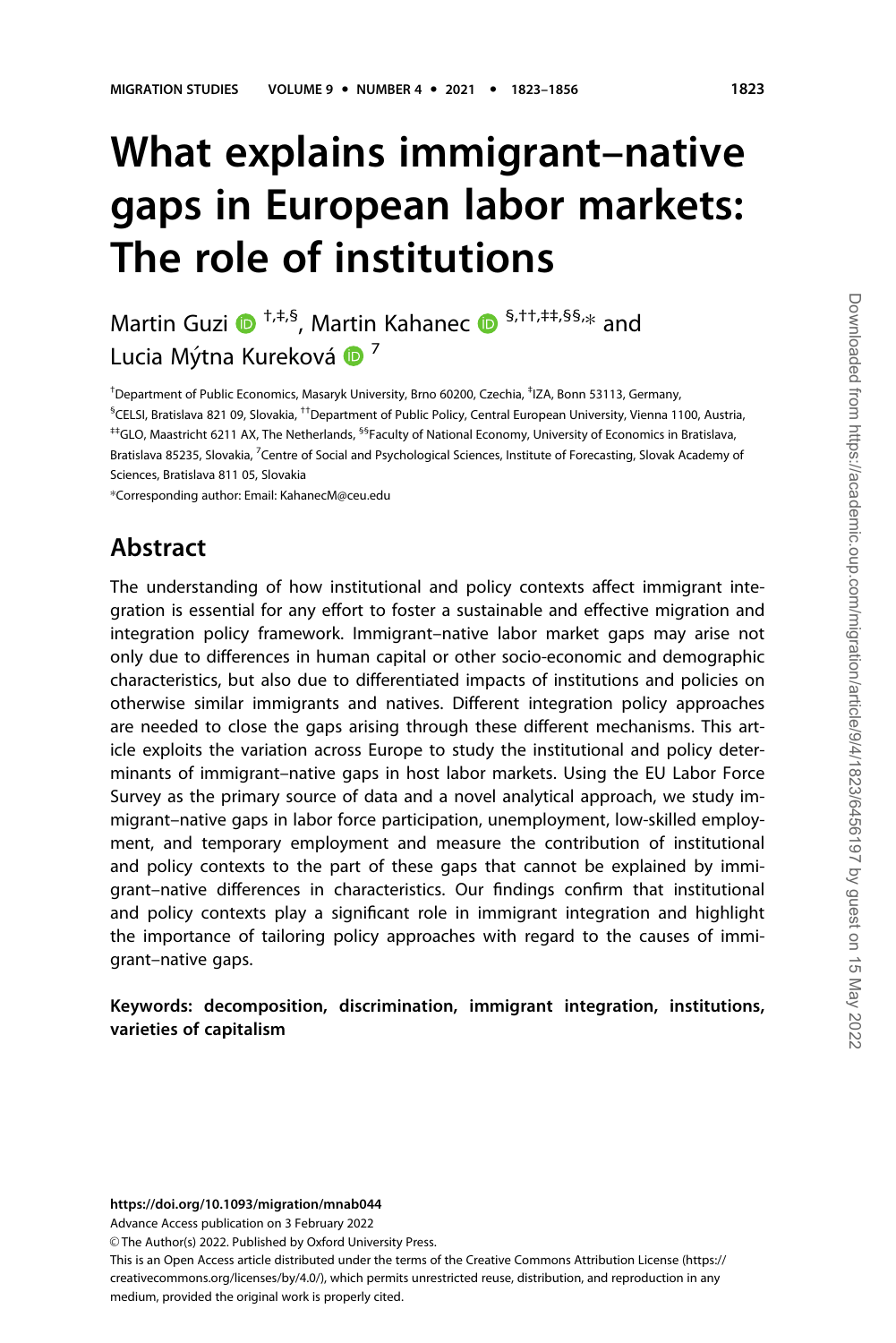## 1. Introduction

Immigrant–native labor market gaps can be viewed as an outcome of the imperfect adjustment of immigrants and natives in globalized labor markets as well as a challenge that may threaten cohesion in receiving societies. The European Union (EU) alone is home to over 50 million foreign-born people, and it is therefore an important task for scientists as well as policymakers to better understand the determinants of immigrant–native gaps in host labor markets.

This topic has received much scholarly attention, starting with seminal works by [Chiswick \(1978\)](#page-29-0) and [Borjas \(1985\),](#page-29-0) who looked at immigrant adjustment in the USA. Several studies, including [Zimmermann \(2005\),](#page-33-0) [Kahanec and Zaiceva \(2009\)](#page-31-0), [Kahanec](#page-31-0) [and Zimmermann \(2011\),](#page-31-0) [Zimmermann et al. \(2012\)](#page-33-0), focused on European labor markets, finding labor market gaps between immigrants and natives that vary across outcome variables, immigrant groups, receiving countries, and time. Although there is evidence that some of these gaps decline with time spent in the receiving country, the studies show that they often do not disappear fully and that some of them are transferred across generations of immigrants, while some may even increase in subsequent generations ([Kahanec](#page-31-0) [and Zimmermann 2011](#page-31-0); [Clark and Drinkwater 2014](#page-29-0) for the UK; [Amuedo-Dorantes and](#page-28-0) [de la Rica 2007](#page-28-0) for Spain; and [Biavaschi and Zimmermann 2014](#page-29-0) for Germany).

The literature has identified a number of determinants of immigrant–native labor market gaps. The first set of factors relates to the process of immigration, including years since migration [\(Chiswick 1978;](#page-29-0) [Borjas 1985](#page-29-0); [Kahanec and Zimmermann 2011\)](#page-31-0), year of arrival or the cohort effect ([Borjas 1985](#page-29-0)), country of origin ([Adsera` and Chiswick 2007;](#page-28-0) [Bratsberg, Raaum and Røed 2018](#page-29-0)), or lack of citizenship rights [\(Constant and](#page-29-0) [Zimmermann 2005](#page-29-0); Fougère and Safi 2009; [Kahanec and Zaiceva 2009](#page-31-0)). The second group of factors is linked to personal characteristics, including lower returns to human capital ([Van Ours and Veenman 1999;](#page-33-0) [Aeberhardt et al. 2010](#page-28-0); [Guzi and Mikula 2021](#page-30-0)), gender [\(Adsera` and Chiswick 2007](#page-28-0)), differences in social capital [\(Kahanec and Mendola](#page-31-0) [2009;](#page-31-0) [Huber and Mikula 2019](#page-31-0)), or differences in ethnic identity [\(Constant and](#page-29-0) [Zimmermann 2008](#page-29-0); [Gorinas 2014\)](#page-30-0). There is also evidence that discriminatory attitudes toward immigrants pose barriers to their labor market integration (e.g. [Constant,](#page-29-0) [Kahanec and Zimmermann 2009](#page-29-0); [Becker 2010](#page-28-0); [Rooth 2014](#page-32-0)). Another set of factors relates to structural factors, such as labor market segmentation and unfavorable labor market allocation [\(Kogan 2004](#page-31-0); [Felbo-Kolding, Leschke and Spreckelsen 2019](#page-30-0)).

Although immigrant–native labor market gaps have been extensively studied in the literature, there is little evidence about how macro-level institutional and policy contexts affect these gaps. While a few studies have focused on the roles of several institutional variables separately (e.g. Kahancová and Szabo 2015; Sarvimäki and Hämäläinen 2016; [Ulceluse and Kahanec 2018](#page-33-0)), in practice, different institutional variables interact and jointly constitute a complex environment in which immigrants and natives realize their labor market outcomes. It would, therefore, be useful to adopt a comprehensive approach covering key institutional factors to examine whether and how various institutional contexts contribute to gaps in labor market outcomes between immigrants and natives. To the best of our knowledge, no study has attempted to provide such a comprehensive account.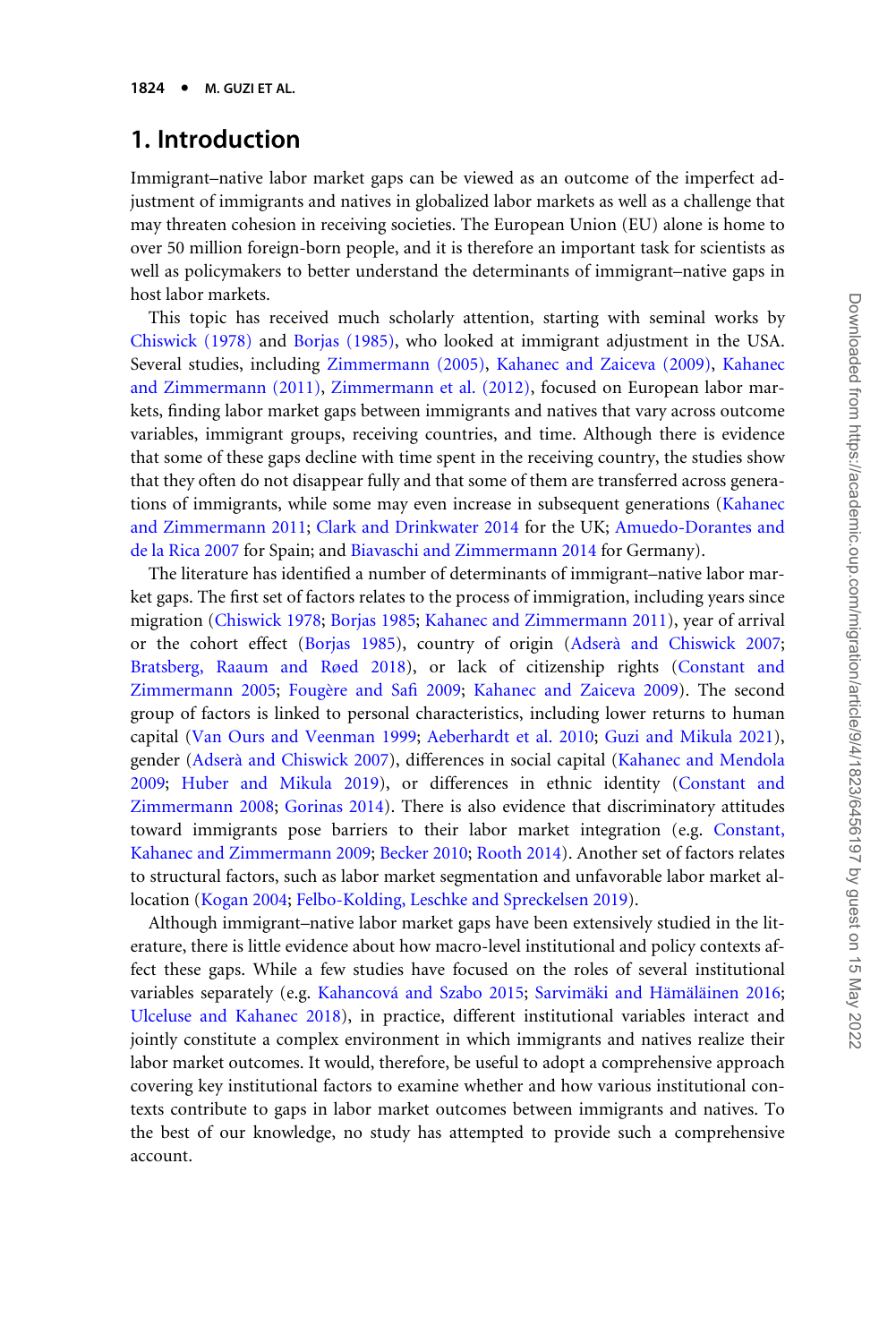The Varieties of Capitalism (VoC) literature (see [Hall and Soskice 2001](#page-30-0)) systematizes institutions and their complementarities and, as such, lends itself to serve as a framework for a study of how different institutional variables and their interactions matter for societal outcomes. The purpose of this study is to measure institutional and policy contexts as factors contributing to immigrant–native labor market gaps and provide encompassing evidence on their joint and relative importance for such gaps in the EU and the UK. As this area is undertheorized in the literature, our study is exploratory in that it is the first effort to comprehensively empirically map the relationships between immigrant–native labor market gaps and institutional contexts as identified in the VoC literature (see also Guzi, Kahanec and Kureková 2014). By doing so and identifying which of these relationships are statistically significant, we hope to motivate and provide a stepping stone for further theoretical and empirical research on this highly relevant topic.

In this article, we distinguish two sources of immigrant–native labor market gaps: the explained gap and the unexplained gap. The explained gap reflects immigrant–native group differences that arise outside of the labor market and mainly concern sociodemographic aspects, including immigrant selection or factors related to education and work experience. On the other hand, the *unexplained* labor market gaps reflect differences in how individual characteristics affect immigrants' and natives' labor market outcomes, including the unequal treatment of immigrants and natives in the labor market, or behavioral differences between these two groups, which possibly may also be affected by institutional determinants. The main sources of such gaps include unobserved differences in and returns to human, social, or ethnic capital (e.g. access to specific skills); institutional integration (e.g. representation and access to state-funded welfare provisions or different levels of representation of interests by unions); or forms of discrimination in the labor market.

Distinguishing between these two sources of immigrant–native gaps is important because the policy challenges and implications of reducing the differences in the characteristics of immigrant and native populations differ from those aiming to close the gaps between natives and immigrants who share comparable characteristics. For example, while education and immigration policies are the key factors affecting human capital gaps between natives and immigrants, anti-discrimination and equal treatment policies are primary tools for addressing the discrimination that engenders gaps in labor market outcomes. In light of this, the study asks two key research questions:

- a. Which institutions interact with labor market gaps in the outcomes and quality of employment (beyond what is explained by differences in observed population characteristics) of immigrants vis-a-vis natives in the EU, and in what way?
- b. Can we identify any variation in the effect of institutions on immigrant subgroups conceptualized as insiders and outsiders?

By shedding light on these questions, this article contributes to our understanding of which institutional parameters provide a more level playing field for observationally similar immigrants and natives, and which result in wider gaps in labor market outcomes between them.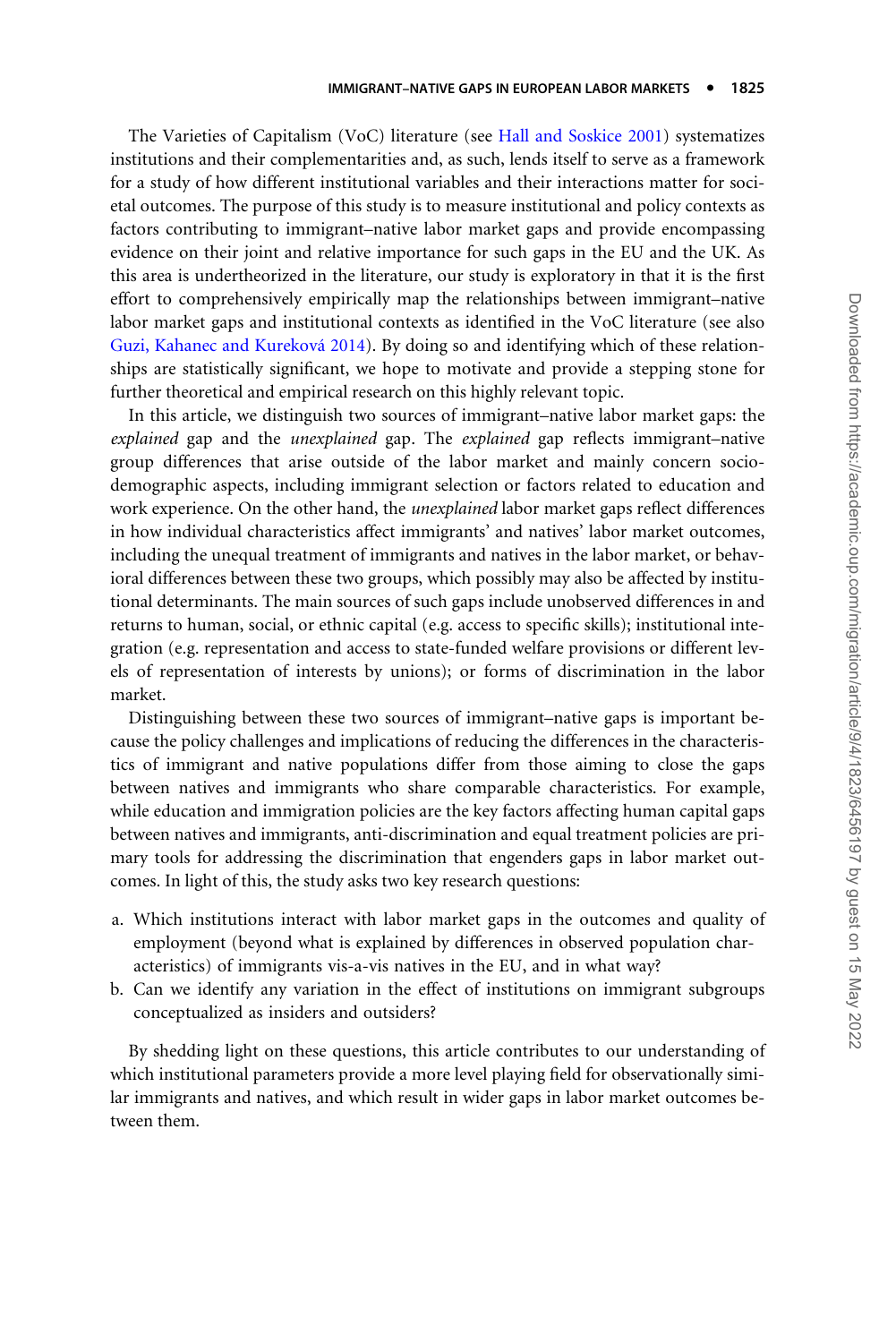We investigated whether institutions matter in accounting for immigrant–native labor market gaps, which would help us understand the gaps that arise between observationally similar immigrants and natives. We examined the variation in how different institutions affect immigrant–native labor market gaps, as well as the variation in how they matter across VoC regimes. Importantly, we also explore how they matter for immigrant subgroups characterized by varying distance from the labor market, conceptualized as insider and outsider groups in the host country based on their country of origin and the length of stay.

In the remainder of the article, we proceed as follows: Section 2 maps the theoretical underpinnings and the literature about the relationship between institutions and immigrant–native labor market outcomes and develops hypotheses based on the relevant theoretical and empirical works to date. In Section 3, we operationalize the institutional variables used. We then develop an empirical model to test the institutional determinants of labor market gaps between observationally similar immigrants and natives. Finally, we report and interpret our results and draw conclusions and highlight policy implications.

## 2. Theoretical underpinnings and literature review

#### 2.1 Institutions and immigrant integration

The VoC theory and its later extensions [\(Hanck](#page-30-0)é[, Rhodes and Thatcher 2007](#page-30-0); Nölke and [Vliegenhart 2009](#page-32-0)) propose the theoretical as well as the empirical notion of institutional complementarities evident in prototypical regimes, distinguishing coordinated market economies (CMEs), emerging market economies (EMEs), liberal market economics (LMEs), and mixed market economies (MMEs). In this article, we group 21 EU countries as follows: CMEs include Austria, Belgium, Germany, Denmark, Finland, Luxembourg, the Netherlands, and Sweden; EMEs include the Czech Republic, Estonia, Hungary, Latvia, Lithuania, and Slovakia; LMEs include Ireland and the UK; and MMEs include France, Greece, Italy, Portugal, and Spain. We adopted a holistic approach and engaged with the VoC framework as a heuristic tool to characterize the institutional regimes and their metrics for the studied countries. This makes our work remarkably different from other studies that have looked at the role of institutions in accounting for immigrant labor market outcomes or which have engaged with regime typologies.

First, while there is a fast-growing body of research about the role of institutions in influencing immigrant integration, the existing studies tend to look at selected institutions, typically taking those related to the labor market. For example, Kahancová and Szabó (2015) and [Meardi, Martin and Riera \(2012\)](#page-32-0) reviewed the limited evidence about the role of industrial relations in immigrants' integration outcomes. Other works such as [Dustmann and Frattini \(2011\)](#page-30-0), [D'Amuri and Peri \(2014\)](#page-29-0), [Migali \(2018\)](#page-32-0), [Sa´ \(2011\)](#page-32-0), and [Ulceluse and Kahanec \(2018\)](#page-33-0) focused on employment protection legislation; while Sarvimäki and Hämäläinen (2016) and [Butschek and Walter \(2014\)](#page-29-0) analyzed the role of active labor market policies (ALMPs). [Bisin et al. \(2011\)](#page-29-0) analyzed minimum wage, employment protection index (EPL) legislation, and union density to account for the negative labor market outcomes for immigrants, controlling for their ethnic identity and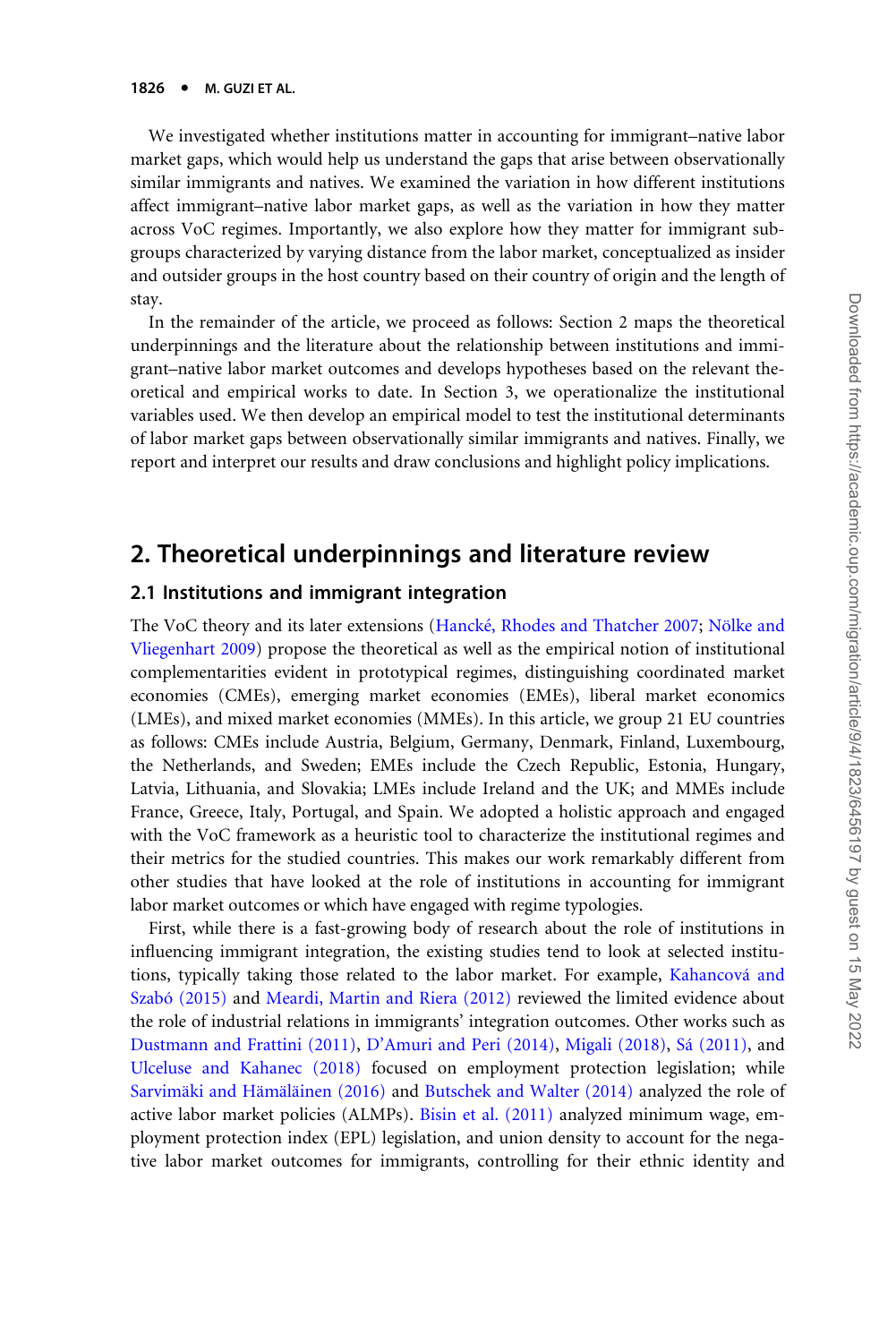generational specificities. We carefully reviewed this literature and used it in formulating expectations about the role of different institutions in immigrant labor market integration, but extended it in considering various institutions together.

Second, scholars have argued for relatively strong institutional complementarities between minimalist welfare arrangements, open migrant admission policies, and underdeveloped integration policies (e.g. [Bommes and Geddes 2000](#page-29-0); [Menz 2003;](#page-32-0) [Ruhs 2011](#page-32-0)). This strand of research analyses the link between socio-economic regimes or their elements, and selected aspects of labor migration (e.g. the skills structure of immigrants or migration policy). For example, [Menz \(2009\)](#page-32-0) studied the link between social partners' preferences for migration policy and the skill specificity of respective economies, but does not look at immigrant labor market outcomes. He argues that gradual innovation and concentration on high-value-added (VA) production in CMEs will induce actors in these economies to be interested in migrants with specific skills and the LME employers rather than seeking migrants that have general and transferable skills that are able to respond more readily to flexible corporate strategies. [Fellini \(2018\)](#page-30-0) analyzed patterns of immigrant incorporation in the context of the economic crisis in the South European migration model, focusing on Italy and Spain, but does not empirically investigate other socioeconomic regimes. While our study broadly speaks to the literature that has proposed and tested the existence of two broad models of immigrant incorporation—the Northern and Continental migration model, and the Southern European migration model [\(Reyneri and](#page-32-0) [Fullin 2011a](#page-32-0), [b;](#page-32-0) [Fellini 2018](#page-30-0); [Guetto 2018](#page-30-0))—we go beyond the coverage of Western European countries to include several 'new' EU Member States which, in the VoC typology, would fall into the EME category. A comprehensive approach is taken by [Pichler](#page-32-0) [\(2011\)](#page-32-0), who considered the role of welfare regimes and other macro-level factors on immigrant labor market attainment, finding that immigrants perform the worst in Southern and Eastern European welfare regimes.

Third, we differ from the existing literature in how we operationalize our dependent variables, i.e. by looking specifically at immigrant integration outcomes measured as immigrant–native labor market gaps in labor market participation (employment and unemployment) and in job quality (low-skilled jobs and temporary jobs) between observationally similar immigrants and natives. Relying on Esping-Andersen welfare regime typology [\(Esping-Andersen 1999\)](#page-30-0) rather than a broader VoC framework, [Kogan](#page-31-0) [\(2006\)](#page-31-0) undertook similar analysis using EU Labor Force Survey (EU-LFS) data to study the employment prospects of third-country immigrants, disentangling the relative importance of individual immigrant characteristics and structural features of the receiving societies. She found that immigrants' labor market entry is easier in labor markets for low-skilled workers and for male immigrants in liberal welfare states with flexible labor markets, weak and decentralized industrial relations, and market-based insurance. [Fellini](#page-30-0) [\(2018\)](#page-30-0) considers the probabilities of unemployment and the chances of medium- and high-skilled jobs (but not gaps) in her analysis of immigrant incorporation in Spain and Italy running logit regressions. Similar to our study, she also considers the origin of the different groups of immigrants while controlling for individual characteristics of immigrants and natives. [Devitt \(2011\),](#page-29-0) perhaps the conceptually closest to our work, argues that socio-economic regimes have an impact on the levels and the composition of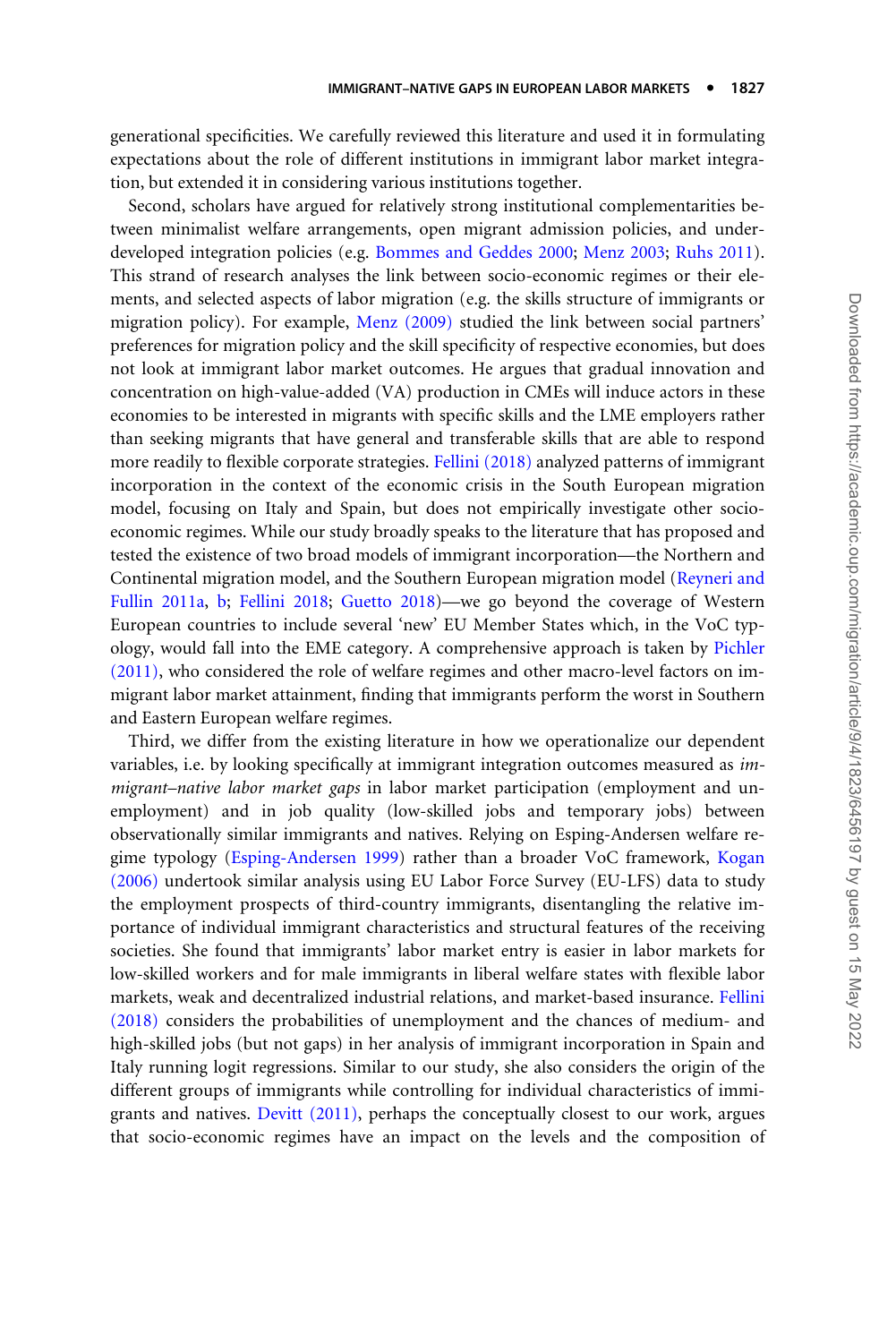migration, but she does not investigate the aspect of labor migrant incorporation as an outcome of regime typology.

In sum, to the best of our knowledge, this study breaks new grounds by offering a systematic measurement of the role of institutional contexts on immigrant–native labor market gaps in the EU and the UK, and is unique in its operationalization of institutional variables in measuring gaps in labor market outcomes between observationally similar immigrants and natives, and in the broad country coverage going beyond western European countries to include several EU Member States from central-eastern Europe.

#### 2.2 Building hypotheses

In this section, we review in greater detail relevant research about specific institutional variables inspired by the VoC framework and hypothesize their effect on the labor market incorporation of immigrants. As mentioned above, since the literature does not offer an encompassing theory about the relationship between the VoC framework and immigrant integration, our effort in this section is exploratory, offering tentative hypotheses based on the available literature. In building our empirical approach, we systematize institutional contexts along the four institutional regimes proposed by the VoC and select the corresponding indicators as follows: (1) labor market regulation regime measured by employment protection indicators related to regular and temporary contracts, including industrial relations parameters, such as union density and the coverage of collective bargaining agreements; (2) skill regime proxied by the share of students enrolled in vocational education and training (VET) in secondary education; (3) welfare state regime proxied by expenditure on social protection (SOEX) and spending on ALMPs; and (4) production regime measured by the sectoral composition of the economy and exports as a share of gross domestic product (GDP). In operationalizing our empirical analysis and in framing the expected effect of institutions, we review studies looking at specific aspects of the institutional framework (i.e. specific indicators rather than regimes as a whole) and try to extrapolate expectations that a particular institutional aspect could have on immigrant– native labor market gaps.

We refine our approach to exploring the role of institutions on immigrant–native labor market gaps by following the seminal conceptualization of labor market activity developed by [Lindbeck and Snower \(1989\)](#page-32-0), which has been adapted to categorize immigrants into insider and outsider immigrant groups. By means of this approach, we acknowledge that immigrants of different origins and lengths of stay are likely to have varying legal status, degree of adjustment in the receiving country, and differing social and cultural norms linked to their countries of origin, which influence their distance to the labor market. The insider group, represented by intra-EU and long-term immigrants, has relatively extensive country-specific social and human capital, as well as more favorable migration status, and can be expected to have easier access to the labor market and better chances of integration (see also [Kogan 2004\)](#page-31-0). Natives constitute the archetypal insider group. The outsider group includes immigrants from third-world countries or recent immigrants who have not yet developed country-specific human capital and have less favorable migration status. As a result, their access to the labor market and integration is likely to be more difficult for them compared to the insider group.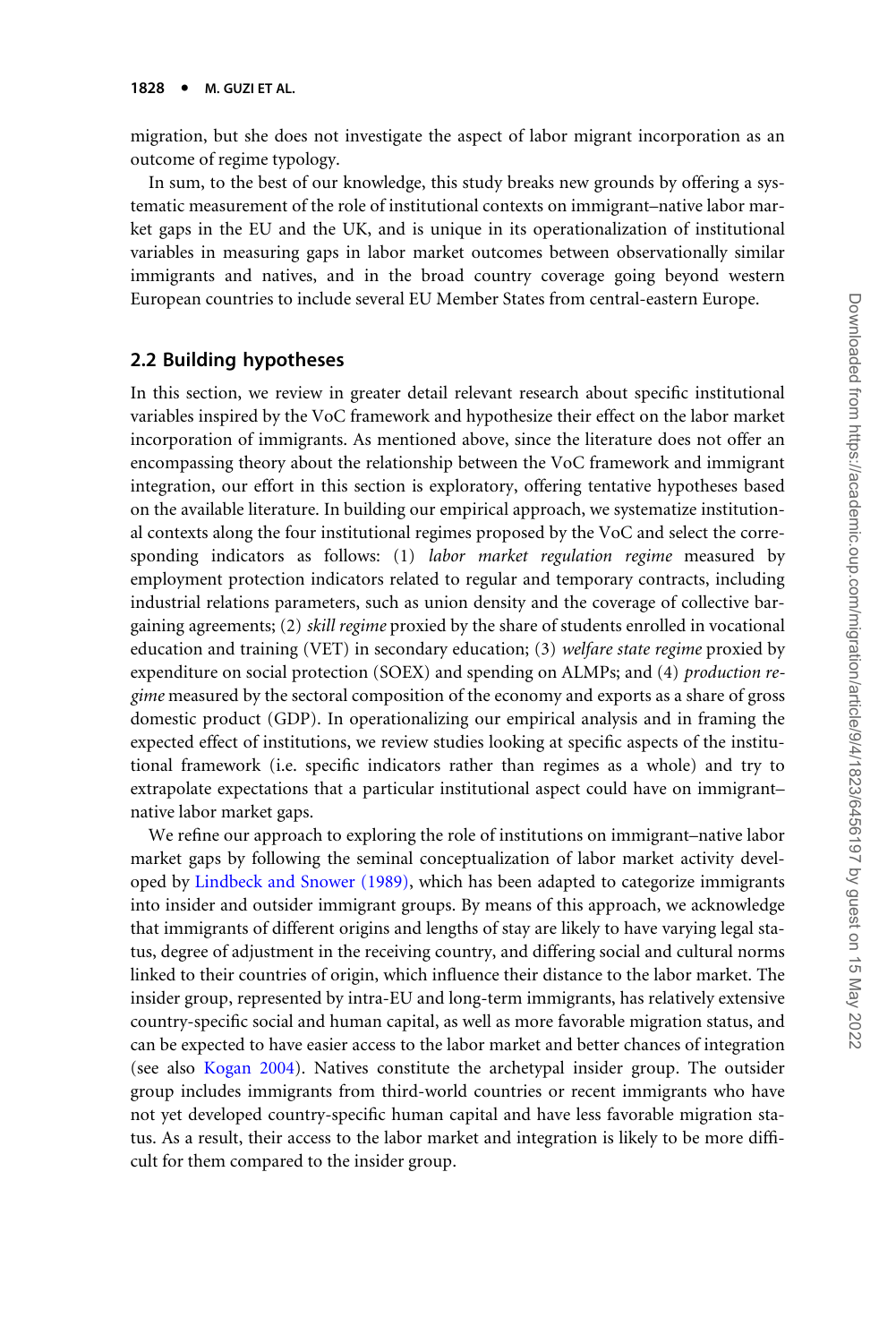We abstain from theoretical predictions and, similar to Österman, Palme and Ruhs [\(2019\)](#page-32-0), acknowledge that the multidimensionality of national institutional regimes proposed by the VoC framework makes any strong theoretical predictions difficult. We also acknowledge that the interaction between national institutional regimes and migrant integration, especially when compared to natives, is currently undertheorized and also very complex [\(Afonso and Devitt 2016\)](#page-28-0). We, therefore, suggest that our research is seen as an exploratory analysis in order to see which set of institutions appear to have a stronger role in accounting for more or less equal labor market outcomes between observably similar immigrants and natives, and between immigrant subgroups with varying distance to the labor market, conceptualized as insiders and outsiders.

2.2.1 Labor market regime. We characterize labor market regimes by employment protection strictness (permanent and temporary contracts) and by industrial relations characteristics (union density and collective bargaining coverage). First, we incorporate the EPL of temporary and permanent contracts in the empirical analysis, as these regulations are developed hand-in-hand and create a careful balance of labor market stability and flexibility. The effect of the overall employment protection on immigrant–native labor market gaps is complex, whereas a stricter regulation of permanent employment might be compensated by a looser regulation of temporary contracts, and vice versa [\(Svalund and](#page-32-0) [Berglund 2018](#page-32-0)). For example, [D'Amuri and Peri \(2015\)](#page-29-0) using composite EPL index find that less rigid labor markets increase immigrant–native gaps in participation rates, but possibly at the cost of a higher incidence of temporary or low-skilled employment among immigrants. This is because immigrants might lack the knowledge of how to cope with more complex regulations, but also due to the fact that less rigid labor markets typically favor easier job entry but also job exit. With respect to permanent EPL, Sá (2011) found that strict employment protection may result in a comparatively higher chance of employment for immigrants than the natives, as immigrants are less aware of their rights and less likely to claim them, effectively dumping their labor at lower standards and comparatively lower costs. However, employers in countries with strict permanent employment regulations might use temporary contracts as means of numerical flexibility and a buffer to protect core (permanent and often native) workers, relying on flexible immigrant workforce. Hence, less rigid temporary contracts regulation might often have negative consequences on stability and quality of jobs of immigrant workers ([Reyneri and Fullin 2011b](#page-32-0); [Barbieri](#page-28-0) [and Cutuli 2016](#page-28-0)). There are also studies that show that the effect of employment protection regulation on immigrant integration varies depending on the length of stay in the host country or the country of origin supporting the insider–outsider gradient [\(Reyneri](#page-32-0) [and Fullin 2011a;](#page-32-0) Sá 2011; [Geis, Uebelmesser and Werding 2013\)](#page-30-0).

Second, in order to operationalize labor market regime, we also used indicators of social dialog related to trade union membership and the coverage of collective agreements. There are currently fewer studies looking at the impact of industrial relations on immigrant integration than those evaluating employment protection impact, and their findings are inconclusive ([Guzi, Kahanec and Kurekova´ 2014](#page-30-0)). [Aleksynska and Tritah \(2013\)](#page-28-0) analyzed the role of host country employment protection policies and that of trade union coverage in explaining occupational inequalities between immigrants and natives in 22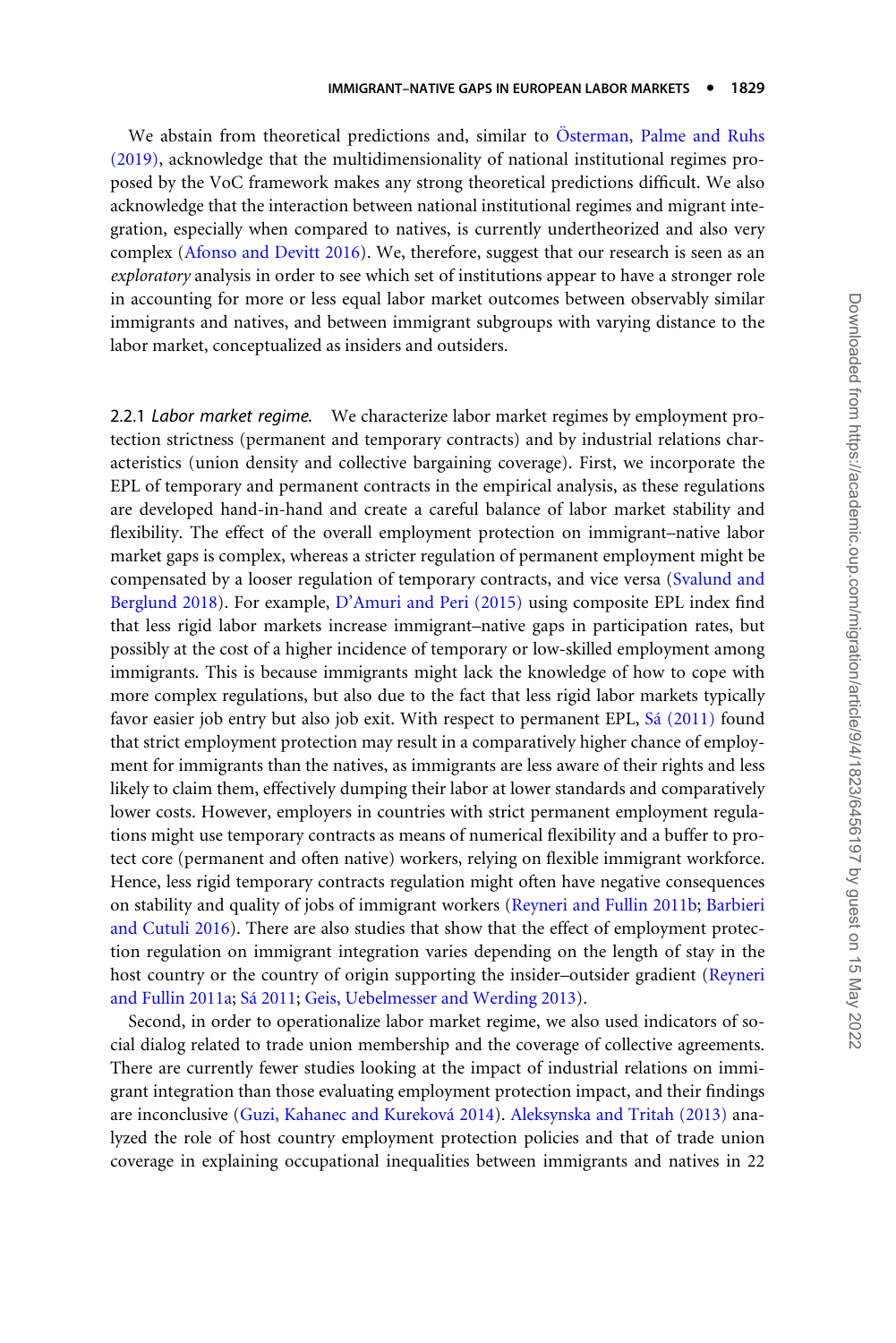EU countries, using European Social Survey data. They found no effect of EPL on the probability of over- or under-education of immigrants. However, they found that in countries with a stricter EPL, natives face a higher chance of being undereducated. The authors explained their findings by proposing that more rigid labor markets are also characterized by more on-the-job training as a substitute for a formal qualification, hence allowing non-educated natives to gain higher-level positions if they show desired worker characteristics. Higher trade union coverage increases the relative risk of over-education of immigrants, suggesting protective stances of unions toward national workers [\(Pichler](#page-32-0) [2011;](#page-32-0) [Andrijasevic and Novitz 2020\)](#page-28-0).

We anticipate that stronger trade unions may be able to set minimum standards and ensure equal employment conditions for all workers, immigrants included, and hence decrease the immigrant–native gap. However, those with less favorable characteristics may, due to their lower productivity, find it more difficult to meet the minimum standards for employment. In the case of non-inclusive trade unions, immigrants might be pushed into the secondary labor market where they disproportionately occupy less skilled and less stable jobs (for a detailed discussion of these arguments, see Guzi, Kahanec and Kureková [2014\)](#page-30-0).

2.2.2 Skill regime. Another dimension of the VoC analytical framework is skill regime, which affects the nature of labor supply and competition in the labor market. Theory differentiates between general skill regimes and specific skill regimes, which are sustained by different education and training systems [\(Crouch, Finegold and Sako 1999;](#page-29-0) Atzmüller [2012\)](#page-28-0). General skills are easily transferable across firms and even different industries, and are primarily produced in public education systems. Industry-specific skills are gained in a system that combines on-the-job training with education in a public institution ('dual systems'). Looking particularly at the relative unemployment risk of young non-Western European migrants, [Lancee \(2016\)](#page-31-0) found a higher risk in countries with a higher share of vocational education because young immigrants lack specific skills that employers require.

According to the VoC framework, skill regimes complement national product market strategies and sectoral composition. We hypothesize that immigrants' integration in the labor market may be easier in general skill regimes because they put less emphasis on formal education and skill certification, as opposed to specific-skill regimes (dual education regimes), where qualification requirements and licensing are more formalized (see [Ballarino and Panichella 2015\)](#page-28-0). Such conditions pose particular barriers to the recognition of qualifications from the countries of origin and put additional costs on gaining receiving-country-specific skills, leading to higher unemployment rates, placement in the secondary labor market and, thus generally lower-quality jobs. Insider-group immigrants are likelier to integrate into host countries than their outsider-group counterparts.

2.2.3 Welfare state regime. Welfare systems directly or indirectly affect the functioning of labor markets. Access to welfare, either in the form of services (education, healthcare) or social insurance (unemployment benefits, sick-leave benefits, disability benefits), is regulated. The ability to draw on social rights is a function of a number of factors, such as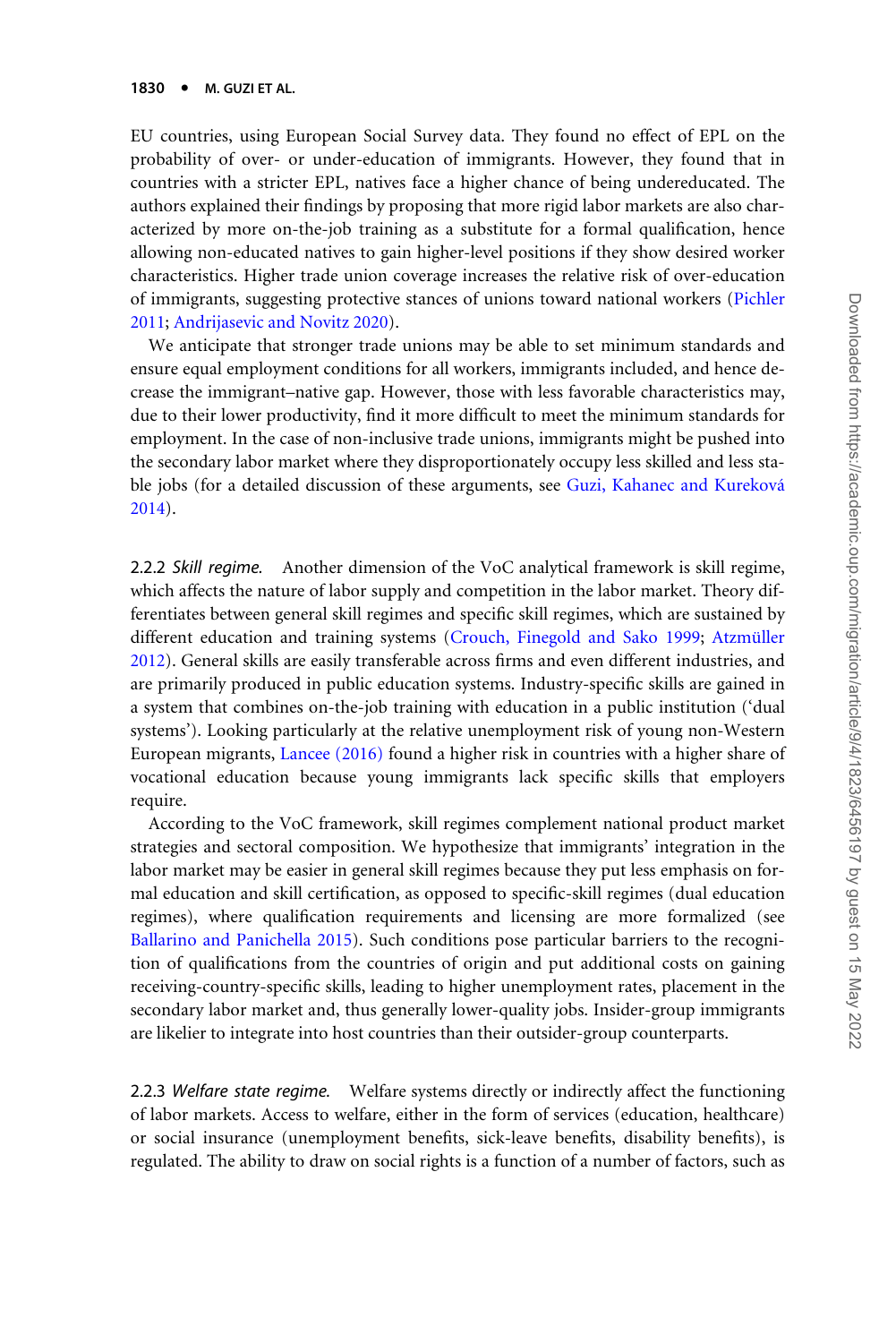the length of activity in the labor market, the history of contributions, age, marital status, or citizenship. Advanced economies often restrict immigrants' access to welfare (Kureková 2013; [Koning 2019\)](#page-31-0), although they do not seem to do this as a response to past immigration ([Giulietti et al. 2013](#page-30-0)). These restrictions determine what barriers migrants and their families face across countries and over time [\(Hemerijck et al. 2013](#page-31-0)). The VoC framework argues that more generous welfare and social policy have a positive effect on the functioning of the markets by providing insurance and assistance in labor market transitions, effectively improving labor market outcomes, especially for natives, but possibly also for insider-group immigrant. Duman, Kahanec and Kureková (2022), in their longitudinal study of immigrant incorporation in Western democracies, found that higher welfare inclusiveness contributes to better labor market outcomes of immigrants compared to natives in terms of higher labor market participation and lower unemployment rates.

ALMPs are a particular aspect of welfare systems affecting immigrant–native labor market gaps. ALMPs generally target unemployed, inactive individuals and various disadvantaged groups of natives as well as immigrants. ALMPs may foster the knowledge of the receiving country's official languages, which is a key factor to success in the labor market. Several studies have documented that the participation of immigrants in active labor market positively contributes to their labor market inclusion prospects, which is much less convincingly shown to be the case for natives ([Clausen et al. 2009;](#page-29-0) [Heinesen, Husted and](#page-31-0) [Rosholm 2013;](#page-31-0) [Butschek and Walter 2014](#page-29-0); Sarvimäki and Hämäläinen 2016). We found only one study by [Kogan \(2016\)](#page-31-0) that does not find strong evidence of the positive role of labor market training and counseling on immigrant integration. We hence hypothesize that higher spending on ALMPs improves immigrants' participation in the labor market, thereby decreasing immigrant–native gaps in unemployment, temporary employment, and low-skilled jobs. [Supplementary Fig. A1](https://academic.oup.com/migration/article-lookup/doi/10.1093/migration/mnab044#supplementary-data) presents social expenditure and ALMP spending time series and reveals the different welfare instruments that different countries prioritize over time.

We hypothesize that more generous welfare systems provide advantages for natives (and possibly to some degree also for insider immigrants) and are likely to increase immigrant–native gaps. This could be the case if access to employment or other welfare benefits and services is simpler and easier for natives than for immigrants. However, we recognize that generous welfare provisions may have disincentivizing effects on activities and investment in the labor market, which may fall disproportionately on immigrants.

2.2.4 Product market regime. Several structural variables characterizing the various VoC types may affect supply and demand conditions and hence immigrant workers' integration prospects in European labor markets. The relative size and dynamism of the sectors of the economy can affect demand for certain profiles among economic immigrants and thus impact their labor market prospects [\(Lancee 2016;](#page-31-0) [Devitt 2018\)](#page-29-0). Given this, we hypothesize that countries with higher VA in services and agriculture are likelier to provide a broader range of employment opportunities for immigrants compared to natives, but given the character of the sectors, these are likely to be temporary and prevailingly low-skilled. Provided that industry-specific skills are gained (e.g. in the case of naturalized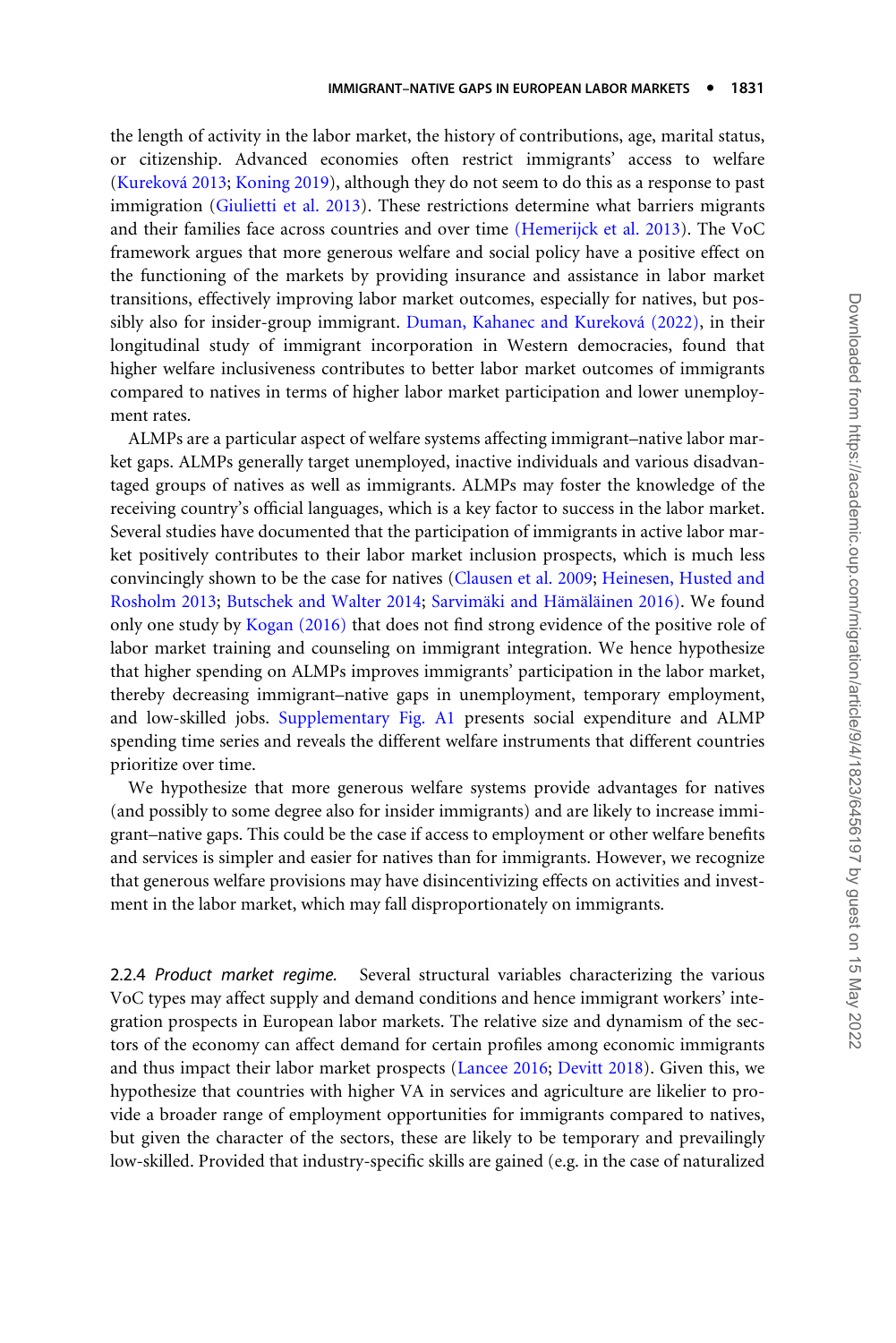migrants or intra-EU migrants), the industrial sector can also provide opportunities for immigrants, especially where skill gaps and imbalances exist ([Guzi, Kahanec and](#page-30-0) Kureková 2014, [2018](#page-30-0)). The country's openness to international trade is another potentially important factor. Whereas the standard Heckscher–Ohlin model posits that migration and international trade are substitutes, its extensions, more recent trade theories, and empirical evidence suggest that they are complements [\(Krugman 1995](#page-31-0); [Markusen et al. 1995;](#page-32-0) [Venables 1999](#page-33-0); [Ghatak, Silaghi and Daly 2009\)](#page-30-0). While immigrant networks might reduce trade-related transaction costs and stimulate trade, by sending remittances or returning home, immigrants might stimulate the home country's development and hence reduce pressures for imports, and hence improve the country's trade balance ([Jansen and](#page-31-0) [Piermartini 2009\)](#page-31-0). A country's openness may influence the demand for immigrant labor, and hence immigrants' integration prospects. We hypothesize that more open economies will provide more favorable conditions to immigrant labor market participation, but no effect is expected in terms of the quality of employment.

2.2.5 Hypotheses. The arguments laid out above provide some guidance as to whether respective institutional variables are likely to increase or decrease immigrant–native labor market gaps. We summarize the hypothesized effects in [Table 1](#page-10-0). The interpretation of the effect depends on the labor market outcome. A decrease in the labor market participation gap implies that the respective institution is likely to disadvantage immigrants over natives, while an increase in the labor market participation gap positively impacts the employment outcomes of immigrants over natives. Likewise, an increase in unemployment, low-skilled employment, and temporary employment gaps indicates that an increase in the respective explanatory variable is associated with an increase in the immigrant–native gap in the respective variable, a situation that disadvantages immigrants but not natives. 'No effect' indicates that based on the arguments discussed above, no specific effect can reasonably be expected or that to date, the scholarship has not established robust evidence. Ambiguous effect on labor market gaps means that different studies plausibly identified both directions of effect (increase or decrease in gaps). [Table 1](#page-10-0) presents hypotheses only with respect to average effects of institutions, as literature is much thinner and less systematic about specific effects of various institutions on immigrant subgroups characterized as insiders and outsiders (heterogeneity effects).

## 3. Data and operationalization of variables

#### 3.1 Immigrant–native labor market gaps

Our approach to measuring immigrant–native labor market gaps follows the methodology outlined in related papers by [Guzi, Kahanec and Kurekova´ \(2014](#page-30-0), [2018](#page-30-0)), [Kahanec](#page-31-0) [\(2014\)](#page-31-0), and [Huber \(2015\).](#page-31-0) The empirical analysis employs the 2004–16 waves of the EU-LFS to construct four dependent variables to assess the position of immigrants in the labor market, including immigrant–native gaps in (1) labor force participation, (2) unemployment status, (3) the incidence of low-skilled jobs, and (4) the type of contract (temporary or permanent). The sample includes 21 countries with sufficient observations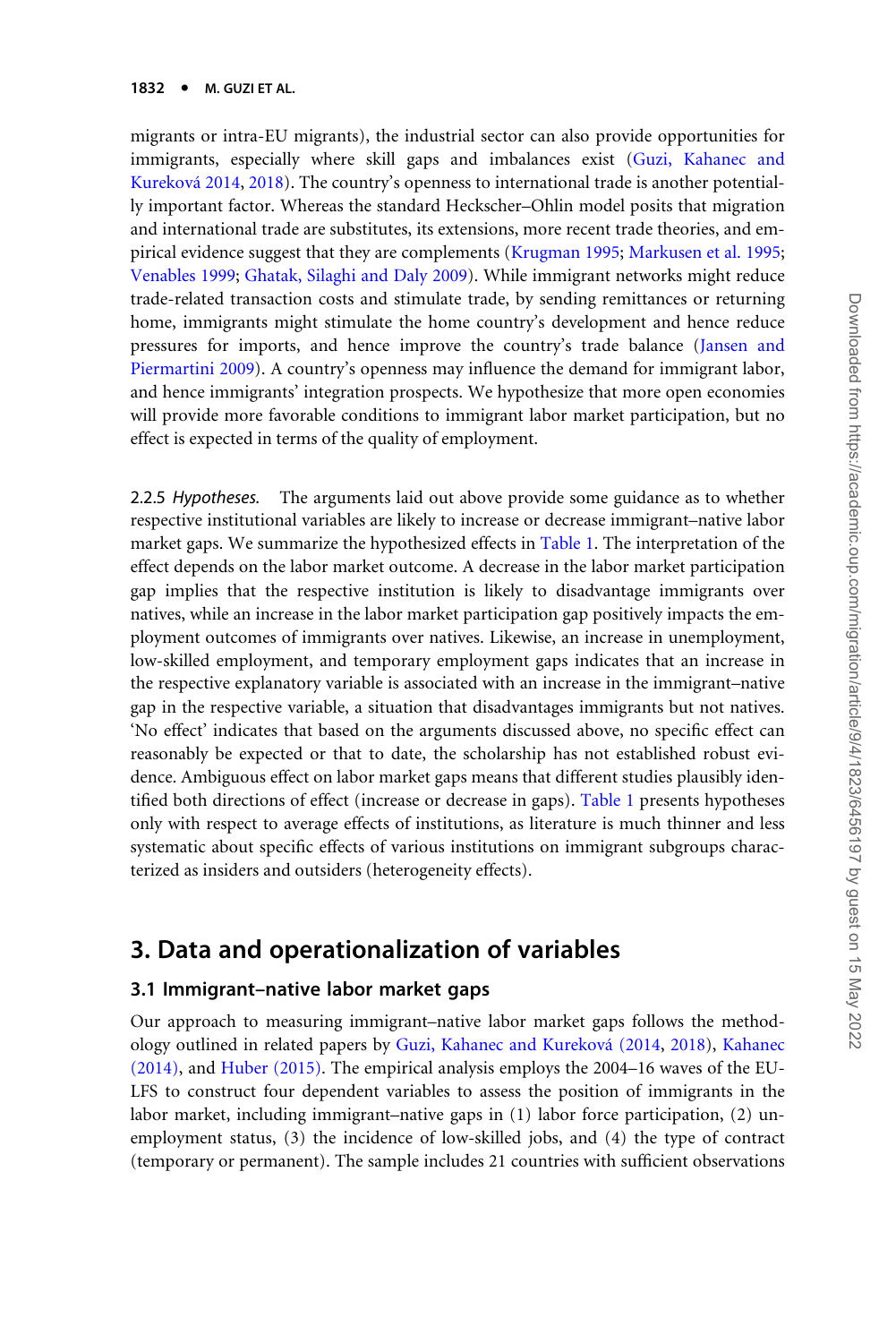| Outcome variables              | Participation | Unemployment | Low-<br>skilled job | Temporary<br>contract |
|--------------------------------|---------------|--------------|---------------------|-----------------------|
| Labor market regime            |               |              |                     |                       |
| Union density                  | Ambiguous     | Increase     | Decrease            | Decrease              |
| Collective bargaining coverage | Increase      | Decrease     | Decrease            | Decrease              |
| $EPL$ —regular                 | Increase      | Increase     | No effect           | No effect             |
| EPL—temporary                  | Increase      | Increase     | Increase            | Increase              |
| Skill regime                   |               |              |                     |                       |
| The share of VET               | Decrease      | Increase     | Increase            | No effect             |
| Welfare regime                 |               |              |                     |                       |
| ALMP percentage of GDP         | Increase      | Decrease     | Decrease            | Decrease              |
| SOEX percentage of GDP         | Ambiguous     | Ambiguous    | No effect           | No effect             |
| Product market regime          |               |              |                     |                       |
| Export as percent of GDP       | Increase      | Decrease     | No effect           | No effect             |
| VA in services                 | Increase      | Decrease     | Increase            | Increase              |
| VA in agriculture              | Increase      | Decrease     | Increase            | Increase              |

<span id="page-10-0"></span>Table 1. Labor market gap vis-à-vis institutional changes: hypotheses

Source: Authors.

on immigrants in the EU-LFS: Austria, Belgium, Czech Republic, Denmark, Estonia, Finland, France, Germany, Greece, Hungary, Ireland, Italy, Latvia, Lithuania, Luxembourg, the Netherlands, Portugal, Slovakia, Spain, Sweden, and the UK (Samples for Bulgaria, Poland, and Romania include less than 0.4 per cent immigrant population, which is too low for analysis, and so were excluded. We also excluded Croatia, Cyprus, Malta, and Slovenia, because the data for these countries were incomplete). Migrant status is based on country of birth except for Germany, where information on country of birth was unavailable, so we use information on nationality instead. The choice of immigrants' country of origin was given in the data and includes EU15 (immigrants born in one of the EU15 Member States but residing in another one), EU12 (immigrants born in states that joined EU in 2004 and 2007), the rest of Europe (European countries outside the EU15 or EU12), Africa (Africa and Middle East), and Asia. Immigrants born in Americas, Australia, and the rest of Oceania were not included because the group is very small.

Labor force participation measures natives' and immigrants' access to the labor market, unemployment status measures their labor market outcomes (i.e. chances of getting a job), and the last two variables gage the quality of jobs that immigrants and natives are able to get. Following ILO's definition, we consider labor force as people of working age (15–64 years) who are either employed or unemployed (i.e. those who have no job but are actively looking for and can take one). Low-skilled jobs are defined as elementary occupations consisting of simple and routine tasks in the ISCO-9 group (International Standard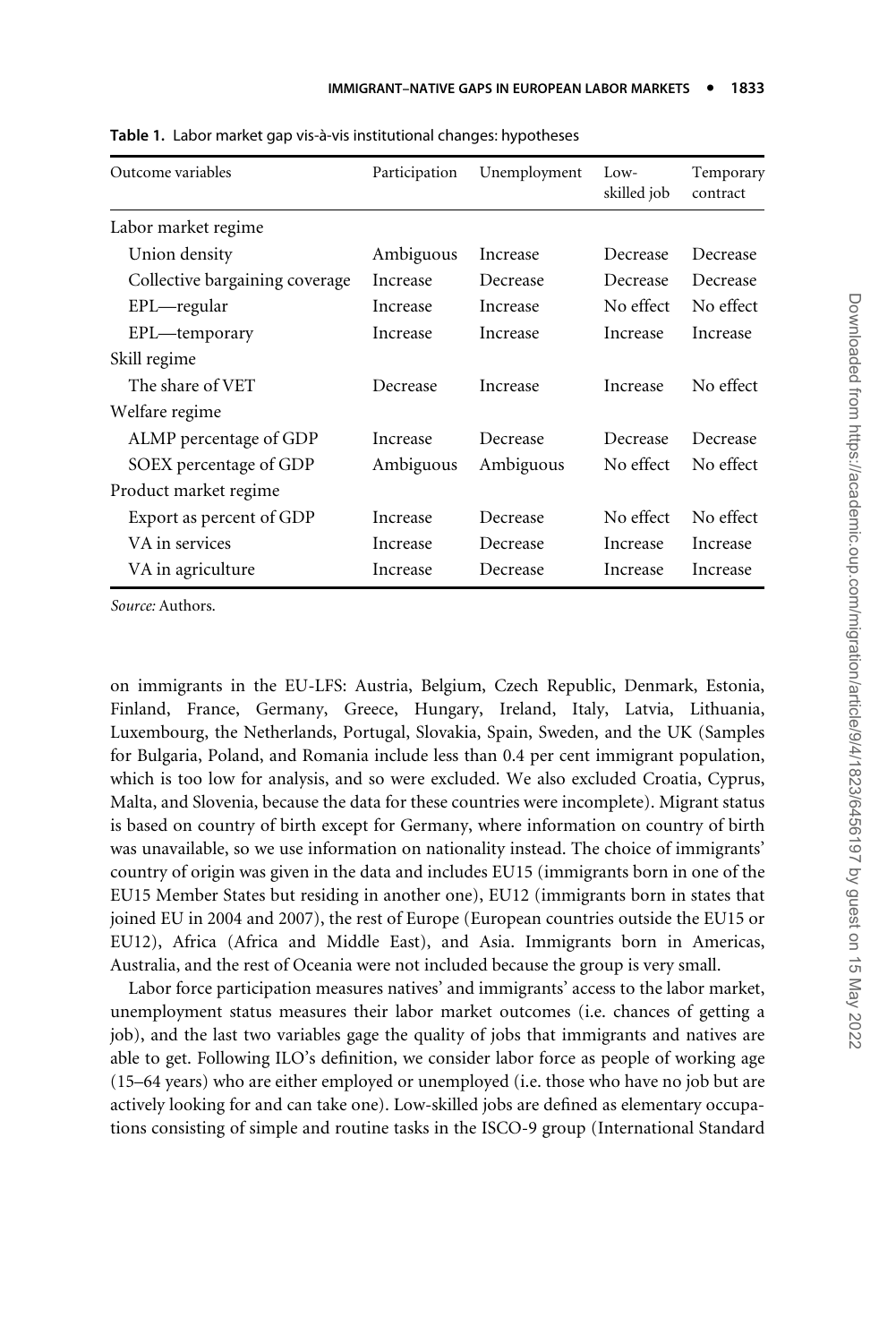Classification of Occupations). Temporary contracts are identified as work contracts of limited duration.

We define insider and outsider immigrant groups based on two criteria. First, several studies documented that country of origin is a significant factor affecting immigrant integration and that its effects are persistent (e.g. [Kahanec and Zimmermann 2011;](#page-31-0) [Aleksynska and Tritah 2013\)](#page-28-0). Second, the year of arrival for immigrants has been shown to significantly affect their integration (e.g. [Borjas 1985](#page-29-0); [Kahanec and Zaiceva 2009;](#page-31-0) [Kahanec and Zimmermann 2011;](#page-31-0) [Pichler 2011\)](#page-32-0). To account for possible differential effects of countries of origin and time since arrival on the relationship between institutional contexts and immigrant–native labor market gaps, i.e. heterogeneity effects, we performed Oaxaca–Blinder decompositions separately for different groups of immigrants. Specifically, we distinguished immigrants by origin (EU15, EU12, (the rest of) Europe, Asia, and Africa), and years since migration (YSM1–5, YSM6–10, YSM11+). Insider immigrants are then intra-EU immigrants (EU15, EU12) and those who have lived in the host countries for 11 or more years (YSM11+). Outsider immigrants are defined as those originating from the rest of Europe, Asia, and Africa and have resided in the host countries for up to 5 and 6–10 years (YSM1–5, YSM6–10). This is in line with [Aleksynska and](#page-28-0) [Tritah \(2013\),](#page-28-0) who distinguished cohorts of immigrants according to the time of arrival in the same way we do.

[Table 2](#page-12-0) presents descriptive characteristics of natives and immigrants from different origins calculated based on a sample including approximately 27.3 million individuals aged 15–64 years. In general, all the groups are nearly gender-balanced, except for EU12 immigrants, among whom females are more notably over-represented. Compared to natives, immigrants are over-represented among 25- to 44-year olds and underrepresented in the two other age groups (15- to 24-and 45- to 64-year olds). With regard to the share of people with post-secondary or higher education, immigrants from the EU12 are more educated than the natives, while all the other immigrant groups are less educated: EU15, Asia, Africa, the rest of Europe. The share of university graduates is the highest among EU15 and Asian immigrants; immigrants from Africa and the rest of Europe are most often found among primary and lower-secondary educated. The share of immigrants with post-secondary or higher education has been gradually increasing in more recent immigrant cohorts.

The bottom panel of [Table 2](#page-12-0) compares the labor market outcome variables for natives and immigrants. The participation rates of immigrants born outside the EU are lower than those pertaining to the natives; the opposite holds for immigrants from the EU12 and EU15. In general, unemployment rates and the share of workers in low-skilled or temporary employment are higher for immigrants than natives. The largest participation and unemployment gaps are documented for immigrants from European countries outside the EU and Africa (and Asia for participation rate), whereas the largest low-skilled and temporary employment gaps are observed for immigrants from the EU12, the rest of Europe, and Africa. More established immigrant groups with a long history in the host country are generally better integrated into host labor markets than their more recent counterparts.

[Table 3](#page-13-0) compares the characteristics of immigrants and natives across VoC types by considering relative shares. Numbers higher than 1 in the table indicate the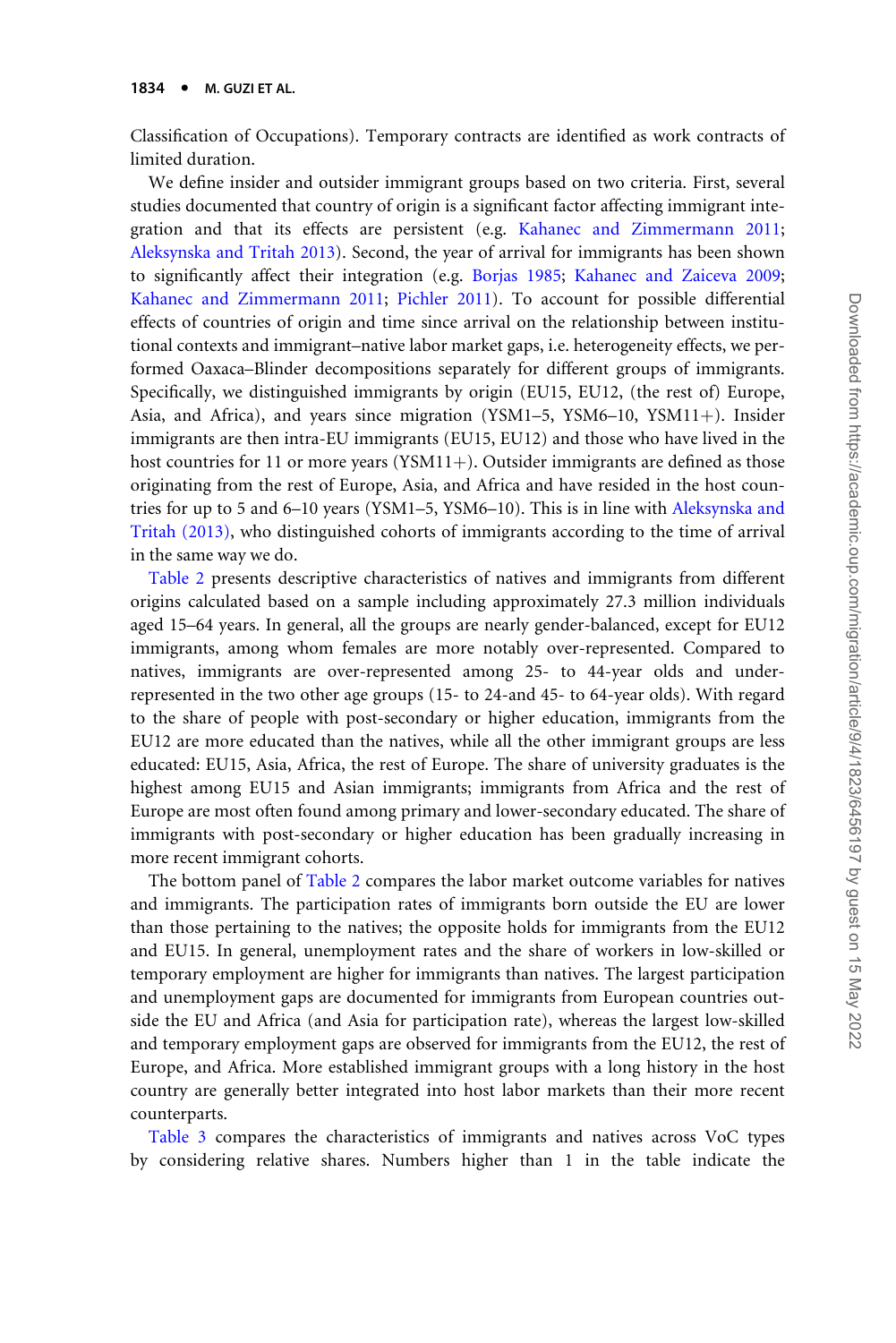<span id="page-12-0"></span>

| ביינות המספר המספר המספר המספר המספר המספר המספר המספר המספר המספר המספר המספר המספר המספר המספר המספר המספר ה<br>המספר המספר המספר המספר המספר המספר המספר המספר המספר המספר המספר המספר המספר המספר המספר המספר המספר המספר המ |         |                  |                  |                          |                    |                   |                              |                        |                             |
|----------------------------------------------------------------------------------------------------------------------------------------------------------------------------------------------------------------------------------|---------|------------------|------------------|--------------------------|--------------------|-------------------|------------------------------|------------------------|-----------------------------|
| Immigrant groups                                                                                                                                                                                                                 | Natives | Migrants<br>EU15 | Migrants<br>EU12 | other Europe<br>Migrants | Migrants<br>Africa | Migrants<br>Asia  | <b>NSX</b><br>$\overline{1}$ | $6 - 10$<br><b>NSX</b> | <b>NSX</b><br>$\frac{+}{-}$ |
| Personal characteristics                                                                                                                                                                                                         |         |                  |                  |                          |                    |                   |                              |                        |                             |
| Female                                                                                                                                                                                                                           | 0.50    | 0.51             | 0.56             | 0.52                     | 0.48               | 0.52              | 0.53                         | 0.53                   | 0.51                        |
| Age, years                                                                                                                                                                                                                       |         |                  |                  |                          |                    |                   |                              |                        |                             |
| $15 - 24$                                                                                                                                                                                                                        | 0.18    | 0.10             | 0.14             | 0.16                     | 0.12               | 0.13              | 0.24                         | 0.14                   | 0.07                        |
| $25 - 44$                                                                                                                                                                                                                        | 0.41    | 0.46             | 0.62             | 0.52                     | 0.51               | 0.56              | 0.64                         | 0.69                   | 0.44                        |
| 45-65                                                                                                                                                                                                                            | 0.41    | 0.44             | 0.24             | 0.32                     | 0.37               | 0.30              | 0.12                         | 0.16                   | 0.49                        |
| Education                                                                                                                                                                                                                        |         |                  |                  |                          |                    |                   |                              |                        |                             |
| Primary and lower secondary                                                                                                                                                                                                      | 0.08    | 0.12             | 0.06             | 0.18                     | 0.22               | $\overline{0.11}$ | 0.12                         | 0.13                   | 0.15                        |
| Upper secondary                                                                                                                                                                                                                  | 0.23    | 0.21             | 0.21             | 0.31                     | 0.23               | 0.27              | 0.21                         | 0.25                   | 0.25                        |
| Post-secondary                                                                                                                                                                                                                   | 0.42    | 0.34             | 64.0             | 0.33                     | 0.30               | 0.31              | 0.35                         | 0.35                   | 0.34                        |
| University                                                                                                                                                                                                                       | 0.27    | 0.33             | 0.25             | 0.18                     | 0.25               | 0.31              | 0.32                         | 0.27                   | 0.25                        |
| Labor market outcomes                                                                                                                                                                                                            |         |                  |                  |                          |                    |                   |                              |                        |                             |
| Participation rate                                                                                                                                                                                                               | 0.73    | 0.74             | 0.78             | 0.67                     | 0.68               | 0.68              | 0.67                         | 0.74                   | 0.73                        |
| Unemployment rate                                                                                                                                                                                                                | 0.08    | 0.08             | 0.13             | 0.16                     | 0.20               | 0.10              | 0.16                         | 0.17                   | 0.13                        |
| Low-skill job                                                                                                                                                                                                                    | 0.08    | 0.10             | 0.26             | 0.24                     | 0.21               | 0.18              | 0.26                         | 0.25                   | 0.17                        |
| Temporary contract                                                                                                                                                                                                               | 0.13    | 0.13             | 0.20             | 0.17                     | 0.21               | 0.13              | 0.30                         | 0.23                   | 0.13                        |
| Note: The sample is limited to individuals aged 15-64 years. Population weights are applied<br>Source: Authors' calculation based on EU-LFS, 2004-16.                                                                            |         |                  |                  |                          |                    |                   |                              |                        |                             |

Table 2. Descriptive statistics: key characteristics and labor market outcomes Table 2. Descriptive statistics: key characteristics and labor market outcomes Downloaded from https://academic.oup.com/migration/article/9/4/1823/6456197 by guest on 15 May 2022 Downloaded from https://academic.oup.com/migration/article/9/4/1823/6456197 by guest on 15 May 2022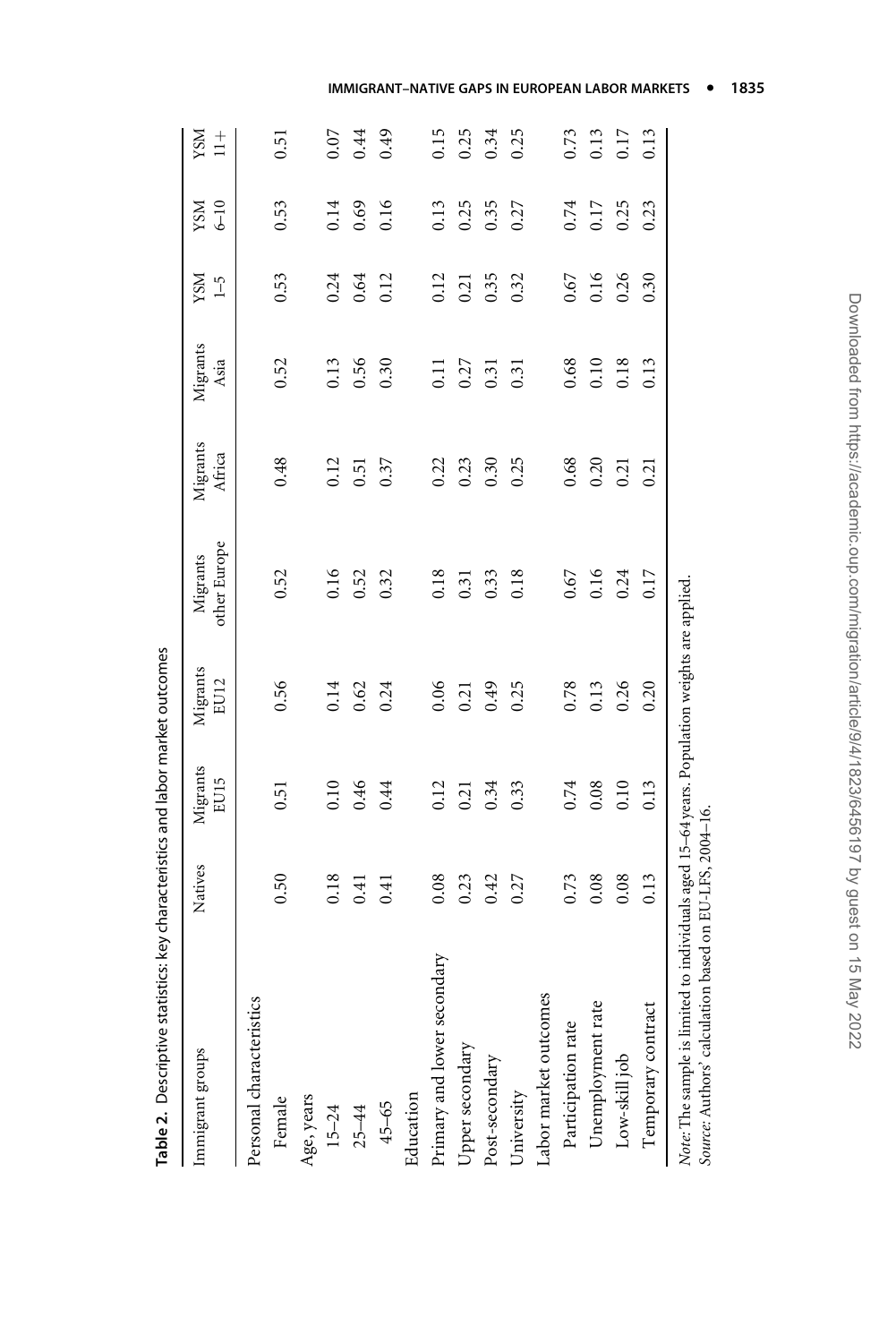#### <span id="page-13-0"></span>1836 · M. GUZI ET AL.

| VoC types                   | <b>CME</b> | EME  | <b>LME</b> | <b>MME</b> |
|-----------------------------|------------|------|------------|------------|
| Female                      | 1.03       | 1.06 | 1.03       | 1.05       |
| Age, years                  |            |      |            |            |
| $15 - 25$                   | 0.80       | 0.34 | 0.72       | 0.73       |
| $26 - 45$                   | 1.30       | 0.86 | 1.40       | 1.27       |
| $46 - 65$                   | 0.81       | 1.49 | 0.73       | 0.83       |
| Education                   |            |      |            |            |
| Primary and lower secondary | 2.98       | 0.42 | 0.83       | 1.17       |
| Upper secondary             | 1.48       | 0.74 | 0.74       | 0.94       |
| Post-secondary              | 0.71       | 0.85 | 0.91       | 0.96       |
| University                  | 0.84       | 1.67 | 1.31       | 0.90       |

Table 3. Characteristics of immigrants compared to natives across VoC types

Note: The sample is limited to individuals aged 15–64 years. Numbers higher than 1 indicate the over-representation of immigrants compared to natives, while numbers less than 1 indicate their under-representation. Population weights were applied.

Source: Authors' calculation based on EU-LFS, 2004–2016.

over-representation of immigrants compared to natives, while numbers less than 1 indicate their under-representation. In general, immigrants are over-represented among 25- to 45-year olds and under-represented among those younger (15- to 25-year olds) and older (45- to 64-year olds). Interestingly, in EMEs, immigrants are significantly overrepresented in the older and university-educated groups compared to natives (this might be at least partly driven by senior managers moving to EME countries tied to the inflows of foreign direct investment. The comparison further reveals that the immigrants are more educated in EMEs and LMEs, while immigrants with lower education dominate in CMEs and MMEs. These differences in observable characteristics between immigrants and natives are controlled for in the analysis that follows below, constituting the explained part of immigrant–native labor market differentials.

In [Table 4,](#page-14-0) we report labor market outcome variables for immigrants and natives across the four studied VoC types. Several salient observations emerge: participation rates are generally lower for immigrants than natives in CMEs and LMEs and vice versa in EMEs and MMEs. In general, unemployment rates and the share of workers in low-skilled or temporary employment are higher for immigrants than natives, and the gaps are narrowest in EMEs and LMEs. The largest participation and unemployment gaps are documented in CMEs, whereas the largest low-skilled and temporary employment gaps are observed in MMEs.

#### 3.2 Institutional variables

This section presents indicators and descriptive statistics for variables motivated by the VoC framework to measure institutional regimes.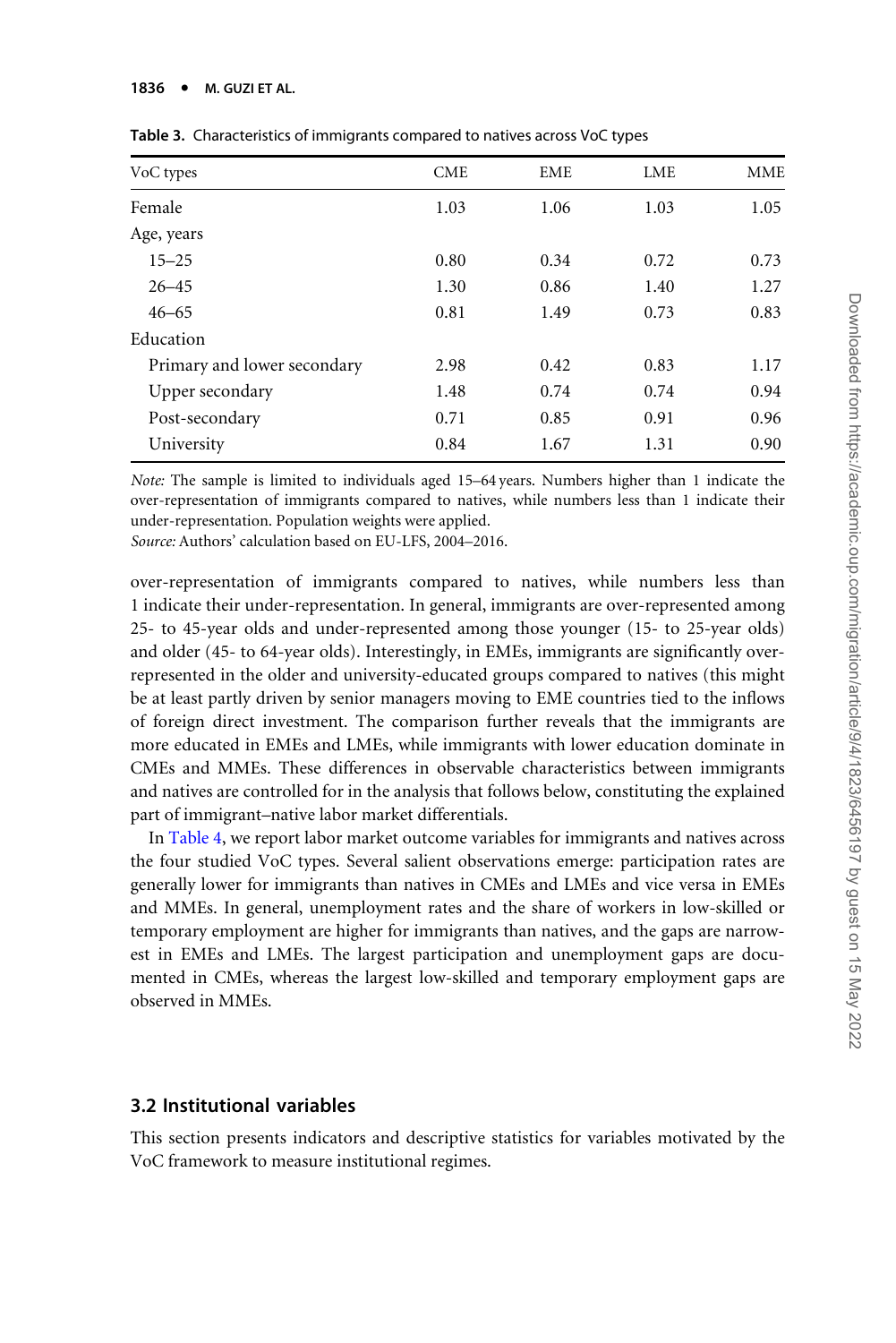| VoC types                   | <b>CME</b> | EME  | LME     | <b>MME</b> |
|-----------------------------|------------|------|---------|------------|
| Immigrants                  |            |      |         |            |
| Participation rate          | 0.69       | 0.74 | 0.74    | 0.73       |
| Unemployment rate           | 0.13       | 0.10 | 0.08    | 0.18       |
| Low-skill job               | 0.18       | 0.12 | 0.13    | 0.26       |
| Temporary contract          | 0.18       | 0.07 | 0.08    | 0.25       |
| <b>Natives</b>              |            |      |         |            |
| Participation rate          | 0.77       | 0.69 | 0.78    | 0.68       |
| Unemployment rate           | 0.06       | 0.09 | 0.06    | 0.11       |
| Low-skill job               | 0.07       | 0.08 | 0.09    | 0.09       |
| Temporary contract          | 0.13       | 0.07 | 0.05    | 0.17       |
| Immigrant-native difference |            |      |         |            |
| Participation rate          | $-0.08$    | 0.05 | $-0.04$ | 0.04       |
| Unemployment rate           | 0.07       | 0.01 | 0.02    | 0.07       |
| Low-skill job               | 0.11       | 0.04 | 0.05    | 0.17       |
| Temporary contract          | 0.04       | 0.00 | 0.03    | 0.08       |

<span id="page-14-0"></span>Table 4. Natives' and immigrants' labor market outcomes by VoC type

Note: The sample is limited to individuals aged 15–64 years. Population weights are applied. Source: Authors' calculation based on EU-LFS, 2004–16.

3.2.1 Labor market regulation regime. We mapped labor market regulation regimes using two sets of measures. First, labor market regulation measured by the EPL gages labor market rigidities. The EPL indicators are published by the OECD (Organisation for Economic Co-operation and Development) and measure 21 different aspects of employment protection regulation. We considered two indices, one measuring the protection of regular employment and another one measuring the regulation of temporary forms of employment, in order to capture both regular employment and the more flexible forms of employment through which migrants often enter the labor market. The former is based on a broad set of indicators, such as the period of notice before dismissal, severance pay, and the difficulties associated with worker dismissal. The latter measures restrictions on fixed-term contracts in the labor market, such as the maximum number or duration of successive contracts and the type of work eligible for temporary employment contracts. Both indicators were measured on a scale between 1 and 6, with higher values corresponding to higher labor market rigidities (i.e. less flexibility and more protection). [Supplementary Fig. A2](https://academic.oup.com/migration/article-lookup/doi/10.1093/migration/mnab044#supplementary-data) shows that the employment protection variables vary across countries and also over time.

Second, we also used indicators of social dialog related to trade union membership and the coverage of collective agreements based on the OECD/AIAS database on Institutional Characteristics of Trade Unions, Wage Setting, State Intervention and Social Pacts (ICTWSS) version 6.0 [\(Visser 2019](#page-33-0)). The former measures the extent of unionization as the share of workers who are members of a trade union and also is an indicator of trade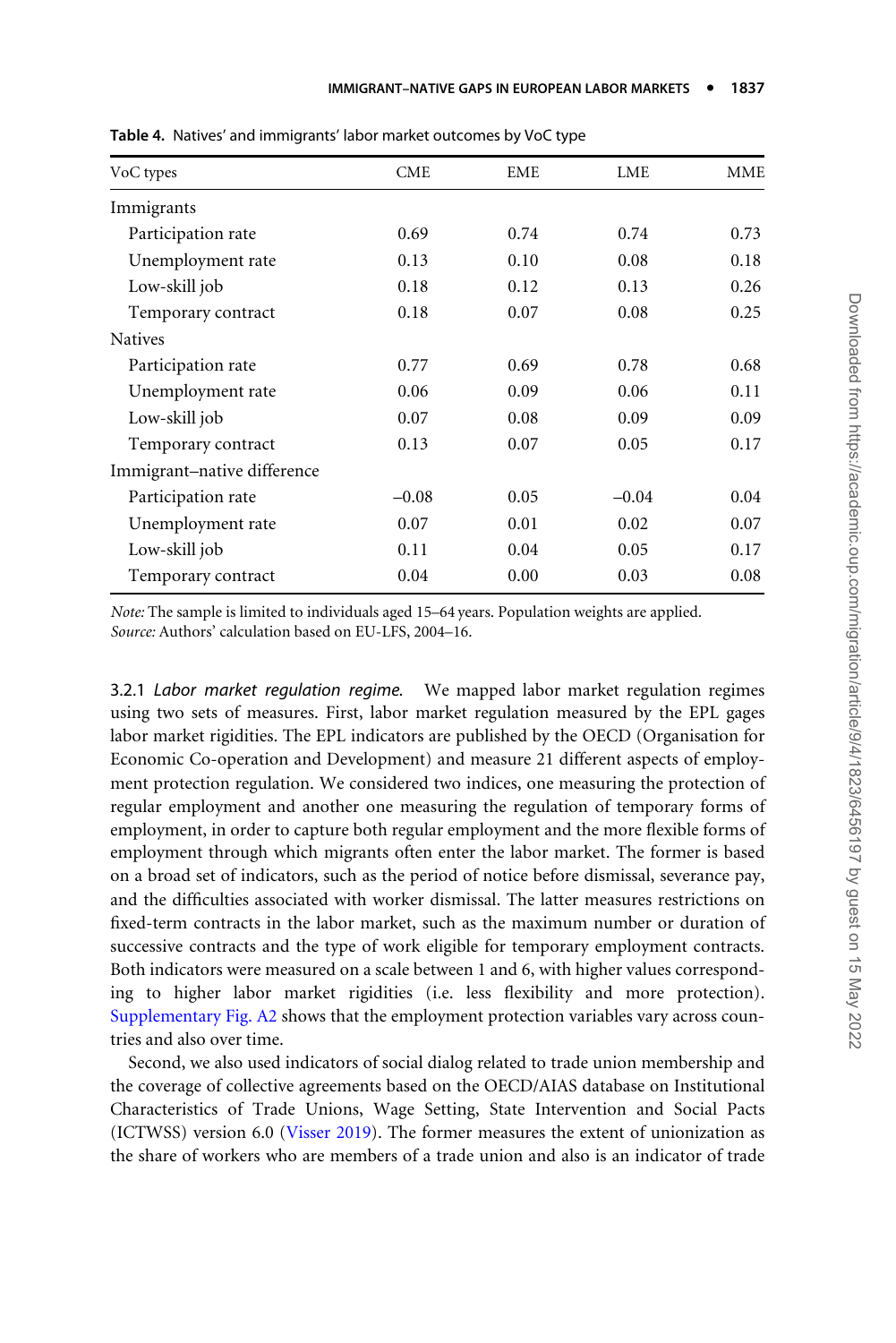union strength (referred to as union density). The latter tells us about the unions' influence and bargaining power, measuring the proportion of all wage and salary earners in employment whose pay and/or conditions of employment are determined by a collective agreement. It is important to include both of these indicators in the analysis, as they may complement labor market outcomes. For example, in some countries, trade union density rates may be comparatively low, yet the degree to which wages and working conditions are regulated by collective agreements may be high (or vice versa).

[Supplementary Fig. A3](https://academic.oup.com/migration/article-lookup/doi/10.1093/migration/mnab044#supplementary-data) shows a large variation in levels of union membership over time and across countries, ranging from around 70 per cent of employees in Finland, Sweden, or Denmark, to less than 10 per cent in Estonia and France. As with union density, the coverage rates vary across countries and over time, although in several countries, the coverage rate is constant. The coverage rate is traditionally very high (above 80 per cent) in Austria, Belgium, France, Italy, the Netherlands, Portugal, Spain, and all Scandinavian countries. In contrast, the coverage rate is low (below 40 per cent) in Eastern European countries and the UK (indicators of trade union density or collective bargaining coverage need to be interpreted in the context of the prevailing industrial relations framework and labor market characteristics).

3.2.2 Skill regimes. We used the share of students with VET enrolled in the lower and upper secondary education as the measure of skill regime, where a higher share of VET indicates specific skill regimes. [Supplementary Fig. A4](https://academic.oup.com/migration/article-lookup/doi/10.1093/migration/mnab044#supplementary-data) depicts the variation in VET student share over time and across countries. As also shown by VoC scholarship, skillspecific countries include mainly dual education systems, such as Austria, Belgium, the Netherlands, as well as selected Central European countries (the Czech Republic, Slovakia). Ireland, the UK, Baltic countries, and Southern European countries approximate general skills economies.

3.2.3 Welfare state regime. We measured welfare state generosity at the aggregate level by the share of social protection expenditure in GDP [\(Supplementary Fig. A1](https://academic.oup.com/migration/article-lookup/doi/10.1093/migration/mnab044#supplementary-data)). We also measured ALMPs by expenditure as a percentage of GDP.

3.2.4 Product market regime. We measured different product market regimes by VA in agriculture, services, and industry sectors in the percentage of GDP in our analysis. [Supplementary Fig. A5](https://academic.oup.com/migration/article-lookup/doi/10.1093/migration/mnab044#supplementary-data) reveals relatively stable within-country developments in their sectoral composition, measured as VA in percent in GDP. The analysis also shows that while service is the prevailing sector across Europe and that agriculture has become marginal, differences still exist in the importance of industry across countries and over time. Industry sector has a relatively large share in GDP in some skill-specific economies, including Austria, the Czech Republic, and Slovakia. In the empirical analysis, we also inputted the share of exports on GDP to measure countries' openness as a factor of immigrant employment (the export of goods and services is expressed as a percentage of GDP and sourced from World Bank database (table NE.EXP.GNFS.ZS)).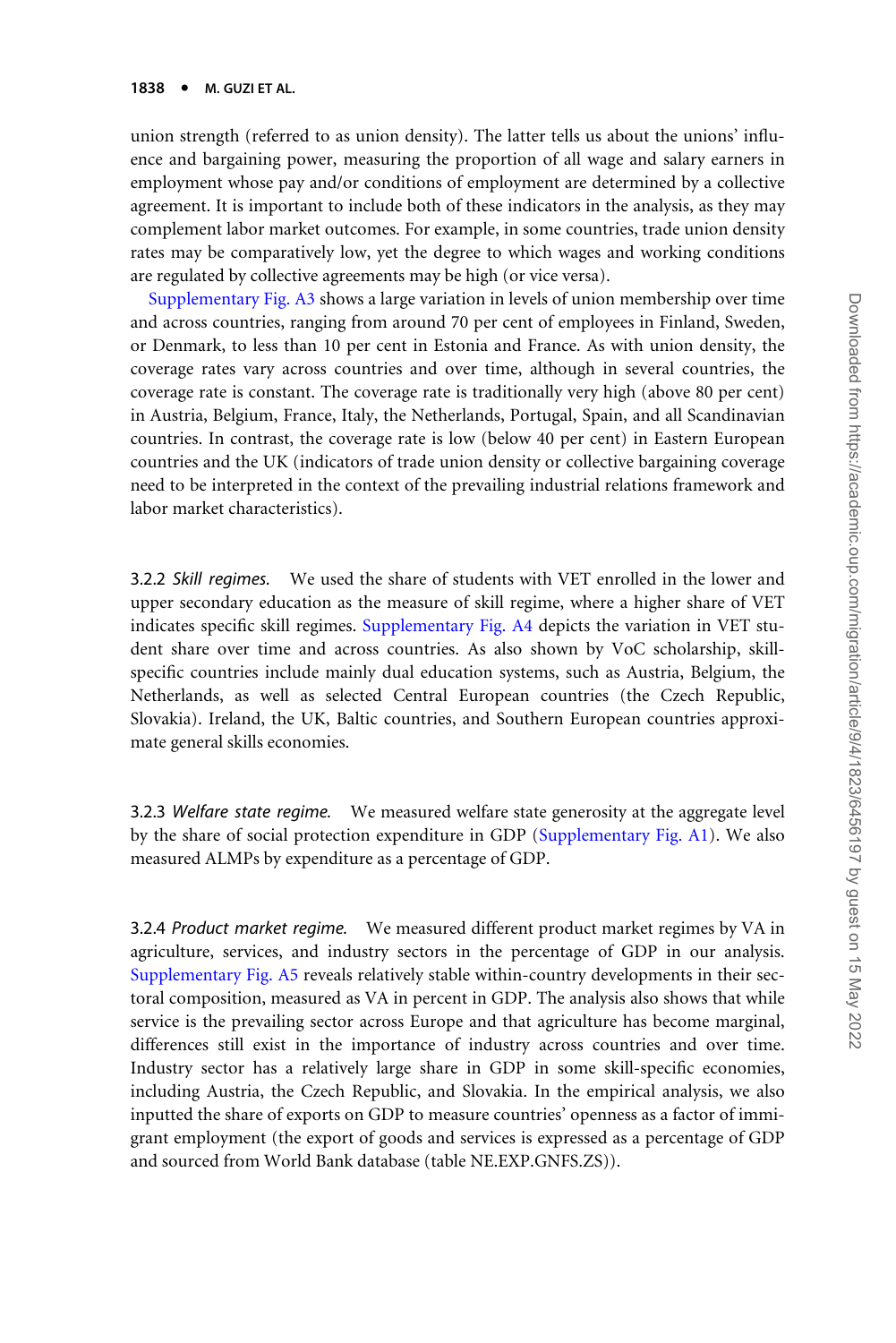3.2.5 Structural variables. Additional evidence shows that migrant networks affect the size, selection, and concentration of immigrant populations and, hence, their integration prospects due to the so-called diaspora effect (e.g. Beine, Docquier and Özden 2010). To capture the role of the immigrant network, we included the relative size of the immigrant population from different origins on the total immigrant population in respective countries. We used EU-LFS to calculate the size of immigrant network distinguishing five origins (i.e. EU15, EU12, rest of Europe, Africa, Asia) on the total immigrant population. Additionally, we included the number of immigrants per 1,000 of the population to control for the size of immigration. We sourced data on the total number of long-term immigrants arriving into the reporting country during the reference year from the Eurostat database (table tps00176). Finally, the per capita GDP and the unemployment rate were included in the analysis to control for additional supply and demand factors driven by the business cycle.

### 4. Empirical strategy

We adopted a two-stage empirical strategy. In stage one, we performed a Blinder–Oaxaca decomposition [\(Blinder 1973](#page-29-0); [Oaxaca 1973](#page-32-0)) of the immigrant–native gap. The procedure uses an econometric model explaining individual labor market outcomes, which is estimated separately for immigrants,  $m$  (Equation (1)) and natives,  $n$  (Equation (2)):

$$
Y^m = \alpha^m + X^m \beta^m + \mu^m \tag{1}
$$

$$
Y^n = \alpha^n + X^{n'}\beta^n + \mu^n \tag{2}
$$

where  $Y$  represents the outcome variable,  $X$  is the vector of observable individual characteristics,  $\alpha$  is the intercept,  $\beta$  is the vector of coefficients, and  $\mu$  is the error term. The gap between natives and immigrants in the outcome variable Y can then be decomposed into a gap explained by differences in characteristics between immigrants and natives; that is, the difference between the counterfactual outcome in which migrants are treated as natives and the natives' outcomes; and a gap due to differences in coefficients; that is, the difference between the immigrants' outcomes and the counterfactual situation mentioned above. We performed a Blinder–Oaxaca decomposition of the immigrant–native gap  $\Delta_{kt}$ for each country  $k$  and year  $t$  separately:

$$
\Delta_{kt} \equiv \overline{Y}_{kt}^{m} - \overline{Y}_{kt}^{n} = \left(\overline{X}_{kt}^{m} - \overline{X}_{kt}^{n}\right)^{\prime}\hat{\beta}_{kt}^{n} + \overline{X}_{kt}^{m}\left(\hat{\beta}_{kt}^{m} - \hat{\beta}_{kt}^{n}\right) + \hat{\alpha}_{kt}^{m} - \hat{\alpha}_{kt}^{n} \equiv \Delta_{kt}^{e} + \Delta_{kt}^{u}.
$$
\n(3)

where  $\overline{X}^m$  and  $\overline{X}^n$  are vectors of the means of the explanatory variables for immigrants and natives, respectively, and  $\hat{\beta}^m$  and  $\hat{\beta}^n$  are the estimated coefficients from regressions (1) and (2). The gap due to the different characteristics of immigrants and natives  $\Delta^{e}$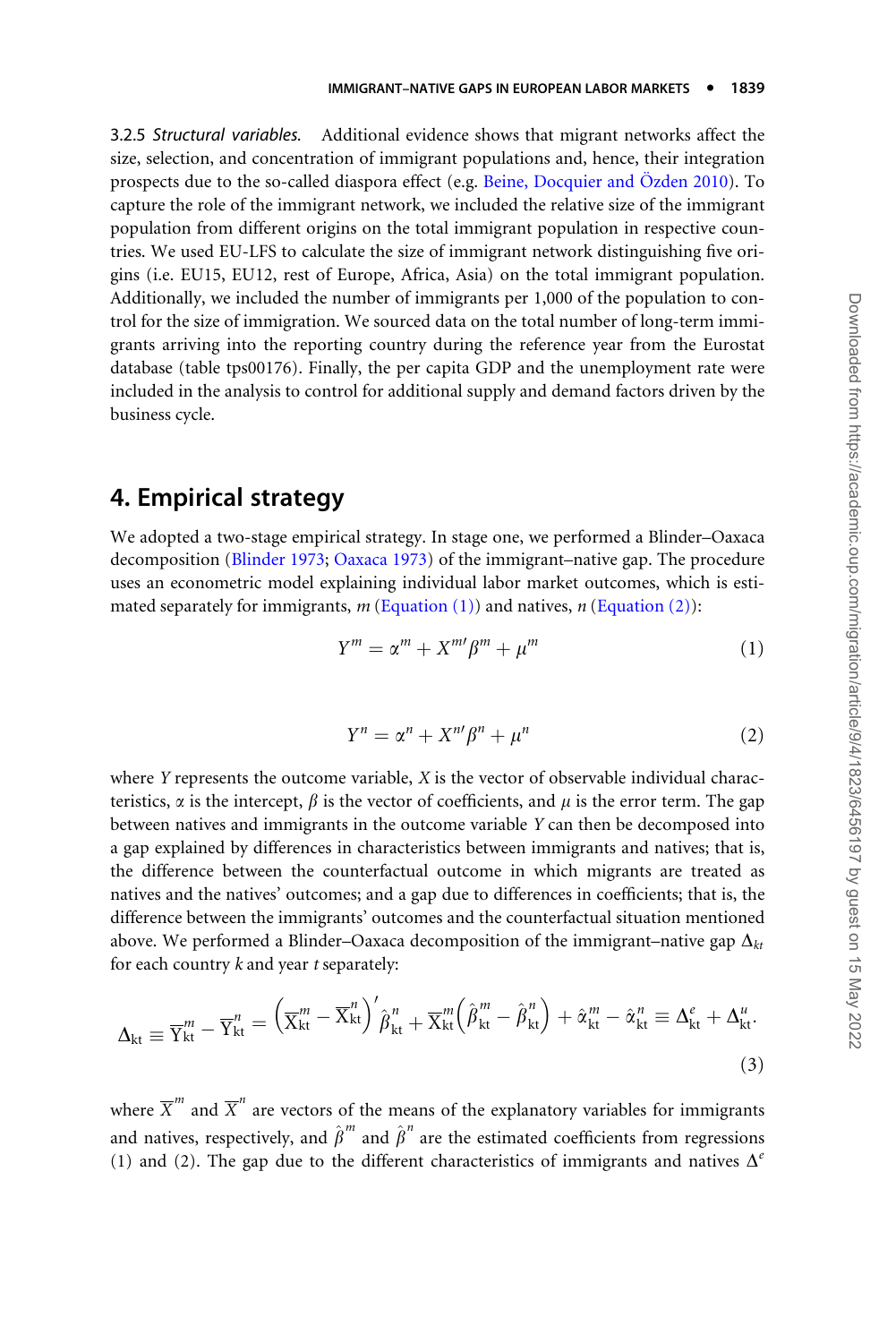denotes the 'explained' gap  $\left(\overline{X}^m - \overline{X}^n\right)$  $\hat{\beta}^n$  and the gap due to differences in coefficients  $\Delta^u$  (including the constant terms catching the effects of all unobserved variables) remains the 'unexplained' gap  $\overline{X}^m (\hat{\beta}^m - \hat{\beta}^n) + \hat{\alpha}^m - \hat{\alpha}^n$ . We adopted a nonlinear decomposition technique described by [Yun \(2004\)](#page-33-0) to perform the decomposition outlined above on binary-dependent variables.

This procedure yields data with a panel structure (with dimensions  $k$  and  $t$ ) spanning 21 European countries over the period 2004–16 for 'explained'  $(\Delta_{kt}^e)$  and 'unexplained'  $(\Delta_{kt}^u)$  immigrant–native gaps in each of the outcome variables: labor force participation, unemployment status, incidence of low-skill jobs, and type of contract (temporary or permanent).

In stage two, the following model using the OLS estimator is estimated to identify the association of institutional variables and unexplained labor market gaps (i.e. gaps between immigrants and natives with similar observable characteristics):

$$
\Delta_{kt}^{u} = \alpha + V_{kt}^{\prime} \delta + W_{kt}^{\prime} \gamma + \mu_k + \eta_t + \varepsilon_{kt}
$$
\n(4)

where matrix  $V_{kt}$  represents key explanatory institutional variables from the VoC literature and matrix W<sub>kt</sub> includes the contextual control variables. We estimated a fixedeffects panel model which identifies the studied relationships based on longitudinal rather than cross-sectional variation, thereby controlling for the cross-sectional variation due to unobserved time-invariant country-specific factors. Country- and year-specific fixed effects are captured by  $\mu_k$  and  $\eta_t$ , respectively, while  $\varepsilon_{kt}$  is the error term. Population weights were applied. Coefficients  $\delta$  and  $\gamma$  in this approach measure the relationship between within-country changes in the variables included in, respectively,  $V$  and  $W$ , and immigrant–native gaps. As the literature reviewed above suggests that immigrant adjustment in the receiving countries varies across immigrant groups from different source countries as well as with the varying duration of stay in their host country, we performed Oaxaca–Blinder decompositions separately for immigrant subgroups, distinguishing them by origin (EU15, EU12, (the rest of) Europe, Africa, and Asia) and years since migration (up to five years since migration (YSM1–5), 6–10 years since migration  $(YSM6–10)$ , and 11 or more years since migration  $(YSM11+)$ . In all the decompositions, natives constituted the reference group.

There are two potential methodological issues that must be mentioned here. First, the institutional variables in Equation  $(4)$  included in X and V may be endogenous. We understand that institutions may be shaped by actors responding to structural changes driven by globalization and competitive pressures, for example [Deeg and Jackson \(2007\),](#page-29-0) [Hall and Thelen \(2009\)](#page-30-0). Although we cannot exclude the possibility that there exist some mechanisms through which immigrant–native labor market gaps affect institutions, we argue, in line with the literature [\(Bassanini and Duval 2009](#page-28-0); [Arpaia and Mourre 2012](#page-28-0)), that such effects are second-order when compared to the primary channel through which institutions shape immigrant integration and labor market outcomes. Second, selection into migration and out-migration may correlate with institutional contexts; hence it might be one of the channels through which institutions may affect immigrant–native labor market gaps. Such a selection is partially mitigated by accounting for individual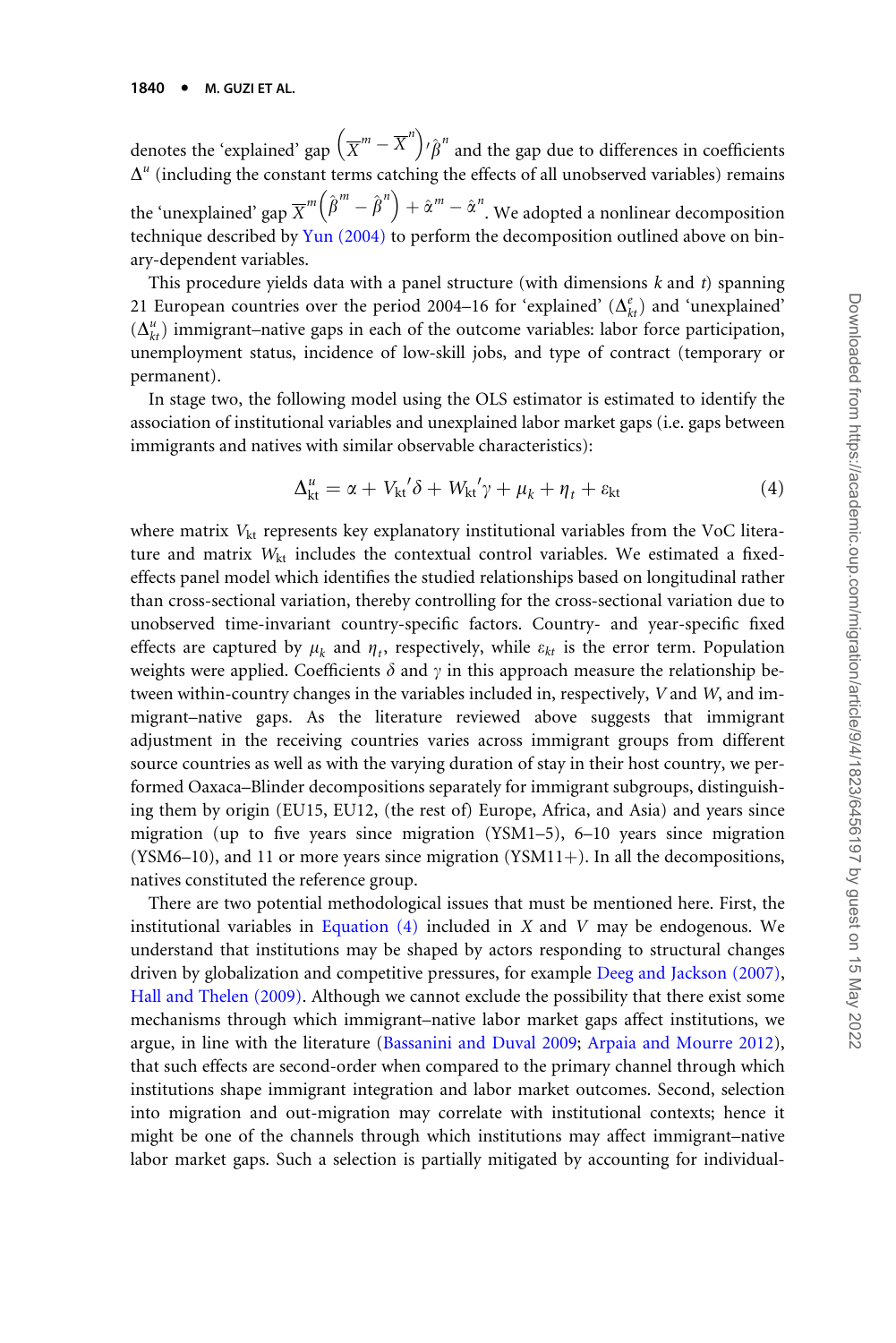level characteristics. We acknowledge both as limitations of this study and interpret our results with them in mind. We also performed a decomposition using the pooled sample to confirm our results. We preferred the two-stage approach because the coefficients of individual characteristics (i.e. the role of age, gender, and education) are allowed to vary across countries and over time; hence our preferred approach reported in this article is less restrictive. The results from the pooled model corroborate the importance of institutions for immigrant–native labor market gaps and are available upon request.

#### 5. Results

The results from the regression model (4) measuring the association of institutional variables and immigrant–native labor market gaps are presented in [Table 5](#page-19-0) for all immigrants taken as a whole (average effects) and in [Table 6](#page-20-0) separately for immigrant subgroups (heterogeneity effects); full results are presented in [Supplementary Tables A1–A5](https://academic.oup.com/migration/article-lookup/doi/10.1093/migration/mnab044#supplementary-data). We recall that a negative coefficient in the model with labor force participation indicates that an increase in the respective explanatory variable is associated with a higher probability of participation of natives than immigrants, and, in that sense, disfavors immigrants. Negative coefficients in the models for unemployment, low-skilled employment, and temporary employment indicate that an increase in the respective explanatory variable is associated with a decrease in the gap in the respective variable, thereby favoring immigrants but not the natives.

The findings confirm that institutions matter for immigrant–native labor market gaps and explain a significant part of the variation that is beyond what can be explained by differences between immigrants' and natives' characteristics. The key result observed in [Table 5](#page-19-0) is that with the exception of the effect of union density and the share of VET on the unemployment gap and of employment protection on the low-skilled job gap, all the studied institutional variables favor immigrants in that they decrease immigrant–native gaps by reducing the parts that cannot be explained by differences in individual characteristics.

[Figure 1](#page-22-0) visualizes the effect of VoC institutional context on the size of unexplained immigrant–native gaps compared to the gaps measured for CMEs. In particular, using the coefficients estimated in the second stage (model (4), see [Supplementary Table A1](https://academic.oup.com/migration/article-lookup/doi/10.1093/migration/mnab044#supplementary-data)), we predicted the size of the immigrant–native gap for each VoC type using the average values of institutional variables in a given type of VoC (LME, MME, EME) vis-à-vis the size of the gap using the average values of institutional variables in CMEs. The horizontal line at zero in [Fig. 1](#page-22-0) hence represents the baseline corresponding to CMEs, and the bars represent the size of the effects of institutional contexts in LMEs, MMEs, and EMEs when compared to the CME baseline. We found that in terms of access to employment opportunities (higher participation rate and lower unemployment), the most favorable for immigrants are the institutional contexts in EMEs and MMEs, but they are also the most unfavorable in terms of job quality (temporary and low-skilled employment). The institutional contexts in LMEs are the most favorable to immigrants in terms of job quality and lower unemployment. However, they also imply a slightly lower participation rate compared to CMEs.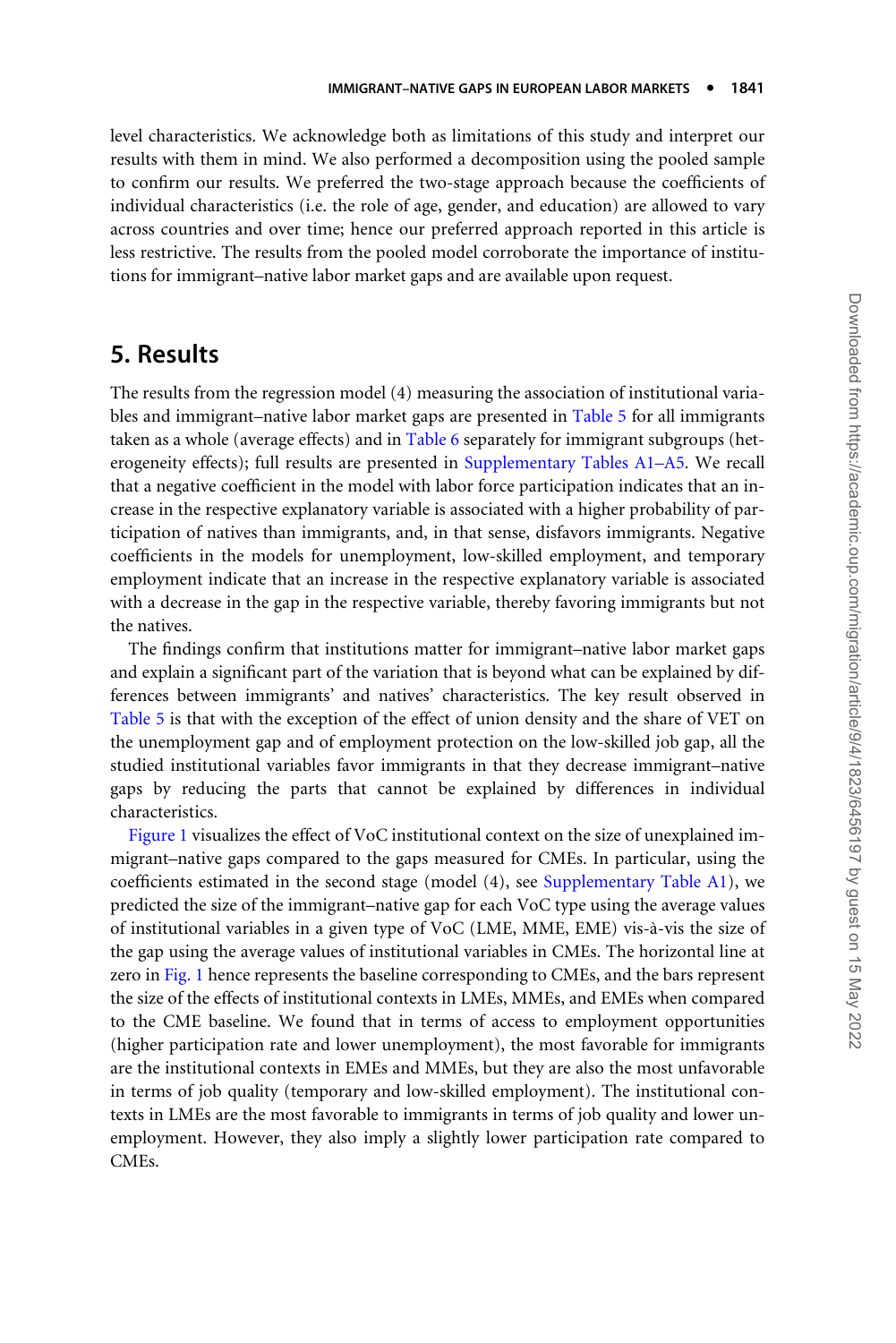| Institution variable           | Labor<br>participation | Unemployment    | Low-skill<br>job | Temporary<br>contract |
|--------------------------------|------------------------|-----------------|------------------|-----------------------|
| Labor market regime            |                        |                 |                  |                       |
| Union density                  |                        | Increase        | Decrease         |                       |
| Collective bargaining coverage | Increase               |                 |                  |                       |
| EPL—regular contract           |                        |                 | Increase         |                       |
| EPL—temporary contract         |                        |                 | Increase         |                       |
| Skill regime                   |                        |                 |                  |                       |
| The share of VET               |                        | <i>Increase</i> |                  |                       |
| Welfare regime                 |                        |                 |                  |                       |
| ALMP percentage of GDP         |                        |                 | Decrease         | Decrease              |
| SOEX percentage of GDP         | <i>Increase</i>        | Decrease        |                  |                       |
| Production regime              |                        |                 |                  |                       |
| Export as percentage of of GDP |                        | Decrease        |                  |                       |
| VA in service                  | Decrease               |                 |                  | Decrease              |
| VA in agriculture              |                        |                 |                  |                       |

<span id="page-19-0"></span>Table 5. The association of institutional variables and immigrant–native labor market gaps (average effects)

Note: The sample size varies between 190 and 201 observations. Reported results are significant at the 5% level, results significant on 10% statistical level are in italics, and cells left empty indicate nonsignificant results.

While some patterns emerge with respect to the VoC institutional types, we identified several empirical patterns demonstrating that institutions matter differently for different immigrant groups (heterogeneity effects). The results are presented in [Table 6](#page-20-0). First, with respect to 'labor market regime', we found that perhaps the most salient pattern is that institutions with stronger industrial relations and stricter protection of employment contracts benefit a range of immigrant groups as concerns the employment quality. Some immigrant groups (EU12, Europe outside the EU, Africa, and YSM1–5) are disadvantaged by employment protection of regular contracts, which increases their relative risk of having a low-skilled job. In the area of labor force participation, a higher collective bargaining coverage is advantageous to some immigrant groups (Africans and those with six or more years since migration), whereas a higher union density is beneficial to them (those from Europe outside the EU and those with 6–10 years since migration).

Second, 'skill regime' is shown to have strong impacts on several immigrant groups, but the results are mixed. We found that countries moving toward skill-specific regimes with a higher share of VET provide for higher labor force participation among long-term  $(YSM11+)$  and African immigrants but lower participation of European immigrants outside EU and Asian immigrants. A higher share of VET decreases the risk of recent immigrants (YSM1–5) being unemployed but raises the risk of unemployment for EU15 and YSM6–10 immigrants. In terms of job quality, skill-specific regimes seem to favor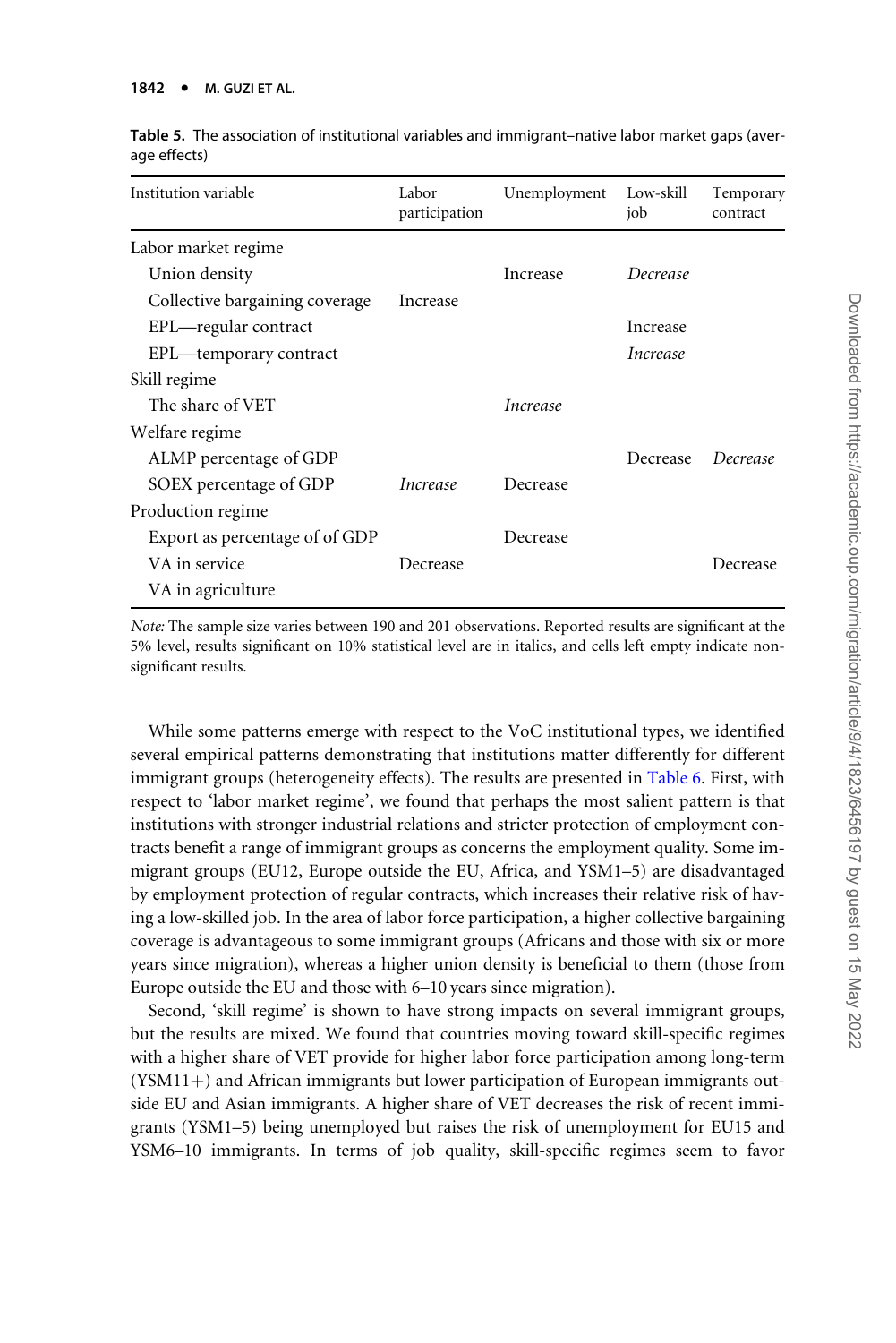<span id="page-20-0"></span>

| Table 6. Summary of significant estimates of second-stage regression analysis for immigrant subgroups (heterogeneity effects) |               |                            |                  |                |                    |
|-------------------------------------------------------------------------------------------------------------------------------|---------------|----------------------------|------------------|----------------|--------------------|
| Institution variable                                                                                                          | Effect on gap | Labor participation        | Unemployment     | Low-skill job  | Temporary contract |
| Labor market regime                                                                                                           |               |                            |                  |                |                    |
| Union density                                                                                                                 | Increase      |                            |                  |                | YSM6-10            |
|                                                                                                                               | Decrease      | Europe, YSM6-10            | EU12, YSM1-5     | EU12           |                    |
| Collective bargaining coverage                                                                                                | Increase      | Africa, YSM6-10,           |                  |                | Europe             |
|                                                                                                                               |               | $YSM11+$                   |                  |                |                    |
|                                                                                                                               | Decrease      | Asia                       |                  |                | EU15, Asia, YSM11+ |
| EPL-regular contract                                                                                                          | Increase      |                            |                  | EU12, Europe,  | EU15, Asia         |
|                                                                                                                               |               |                            |                  | Africa, YSM1-5 |                    |
|                                                                                                                               | Decrease      |                            |                  |                | Europe             |
| EPL-temporary Contract                                                                                                        | Increase      |                            | EU12, YSM1-5     |                |                    |
|                                                                                                                               | Decrease      |                            | Asia             |                | EU15, Asia, YSM1-5 |
| Skill regime                                                                                                                  |               |                            |                  |                |                    |
| The share of VET                                                                                                              | Increase      | Africa, YSM11+             | EU15, YSM6-10    |                | Asia, YSM1-5       |
|                                                                                                                               | Decrease      | Europe, Asia               | $YSM1-5$         | Europe         |                    |
| Welfare regime                                                                                                                |               |                            |                  |                |                    |
| ALMP percentage of GDP                                                                                                        | Increase      |                            |                  |                | Africa             |
|                                                                                                                               | Decrease      |                            | Europe, YSM6-10, | EU12, YSM11+   |                    |
|                                                                                                                               |               |                            | $YSM11+$         |                |                    |
| SOEX percentage of GDP                                                                                                        | Increase      | Europe, Africa,<br>YSM6-10 |                  | Europe         | Asia               |
|                                                                                                                               | Decrease      |                            | $YSM11+$         |                | EU12               |
|                                                                                                                               |               |                            |                  |                | Continued          |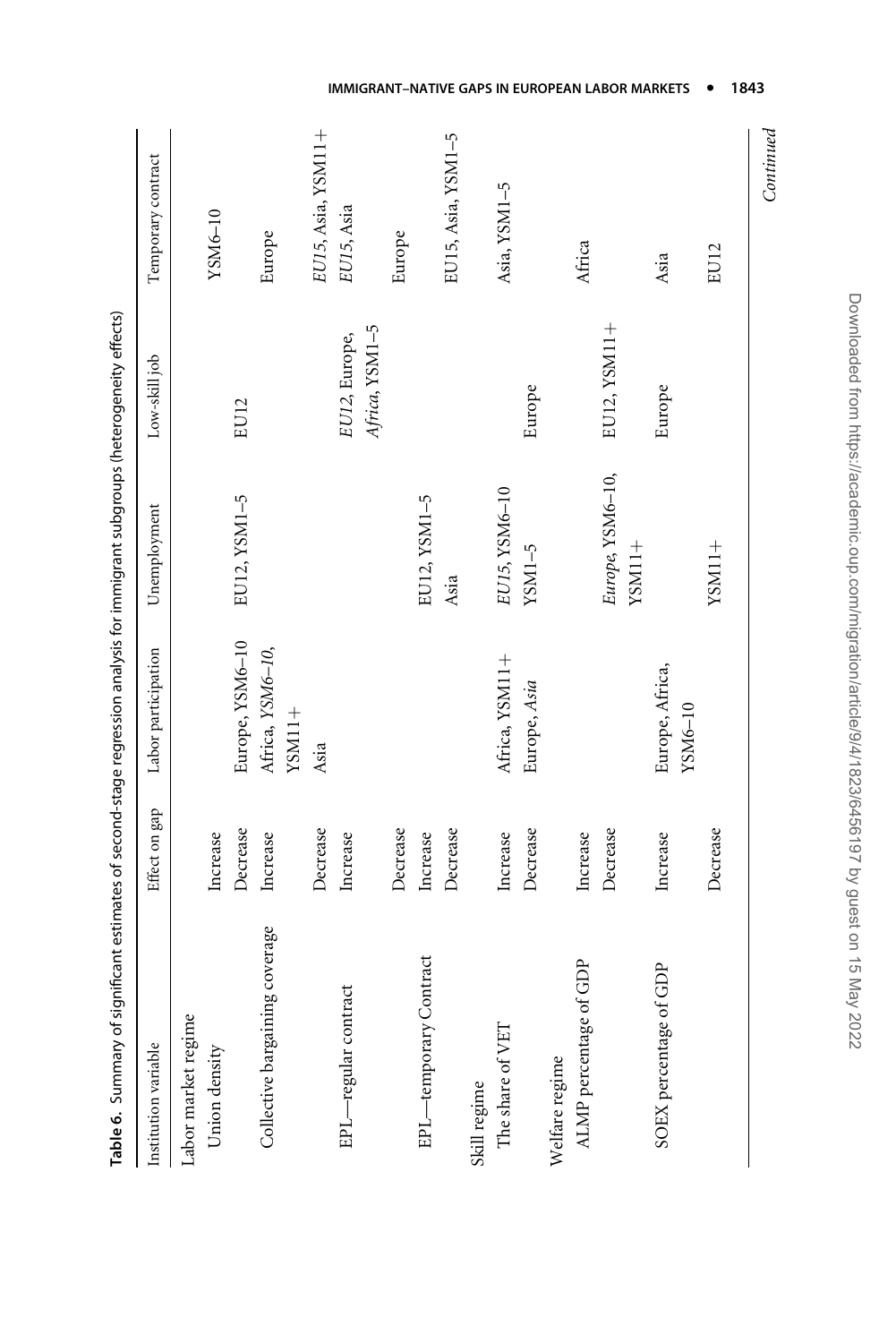| Table 6. Continued                                                                                                                                                                                                                                                                                                                                                                                                                                                                                                                                                                                                                                                     |          |                                                |          |                |                    |
|------------------------------------------------------------------------------------------------------------------------------------------------------------------------------------------------------------------------------------------------------------------------------------------------------------------------------------------------------------------------------------------------------------------------------------------------------------------------------------------------------------------------------------------------------------------------------------------------------------------------------------------------------------------------|----------|------------------------------------------------|----------|----------------|--------------------|
| Institution variable                                                                                                                                                                                                                                                                                                                                                                                                                                                                                                                                                                                                                                                   |          | Effect on gap Labor participation Unemployment |          | Low-skill job  | Temporary contract |
| Production regime                                                                                                                                                                                                                                                                                                                                                                                                                                                                                                                                                                                                                                                      |          |                                                |          |                |                    |
| Export as percentage of GDP                                                                                                                                                                                                                                                                                                                                                                                                                                                                                                                                                                                                                                            | Increase |                                                |          |                |                    |
|                                                                                                                                                                                                                                                                                                                                                                                                                                                                                                                                                                                                                                                                        | Decrease |                                                | EU15     | Asia           | Asia, YSM1-5,      |
|                                                                                                                                                                                                                                                                                                                                                                                                                                                                                                                                                                                                                                                                        |          |                                                |          |                | YSM6-10, YSM11+    |
| VA in service                                                                                                                                                                                                                                                                                                                                                                                                                                                                                                                                                                                                                                                          | Increase |                                                |          |                | YSM6-10            |
|                                                                                                                                                                                                                                                                                                                                                                                                                                                                                                                                                                                                                                                                        | Decrease |                                                |          | EU15, Europe,  |                    |
|                                                                                                                                                                                                                                                                                                                                                                                                                                                                                                                                                                                                                                                                        |          |                                                |          | Africa, YSM11+ |                    |
| VA in agriculture                                                                                                                                                                                                                                                                                                                                                                                                                                                                                                                                                                                                                                                      | Increase | $YSM1-5$                                       |          | Europe         |                    |
|                                                                                                                                                                                                                                                                                                                                                                                                                                                                                                                                                                                                                                                                        | Decrease |                                                | $YSM11+$ |                |                    |
| <i>Note:</i> The table summarizes significant estimates from models for immigrant groups of different origins (EU15, EU12, other Europe, Africa, Asia) and years since<br>$\lim_{\alpha \to \infty} (VCM) = VCM \le 10 VCM$ of $VCM$ of $\lim_{\alpha \to \infty} \lim_{\alpha \to \infty} \lim_{\alpha \to \infty} \lim_{\alpha \to \infty} \lim_{\alpha \to \infty} \lim_{\alpha \to \infty} \lim_{\alpha \to \infty} \lim_{\alpha \to \infty} \lim_{\alpha \to \infty} \lim_{\alpha \to \infty} \lim_{\alpha \to \infty} \lim_{\alpha \to \infty} \lim_{\alpha \to \infty} \lim_{\alpha \to \infty} \lim_{\alpha \to \infty} \lim_{\alpha \to \infty} \lim_{\alpha$ |          |                                                |          |                |                    |

immigration (YSMI-5, YSM6-10, YSM11+). Results are significant on 1% or 5% level, those significant on 10% statistical level are in *italic*s, and cells left empty immigration (YSM1–5, YSM6–10, YSM11+). Results are significant on 1% or 5% level, those significant on 10% statistical level are in *italics*, and cells left empty indicate results are not significant. The sample size varies between 110 and 206 observations. Full results are available in Supplementary Tables A2-A5. indicate results are not significant. The sample size varies between 110 and 206 observations. Full results are available in [Supplementary](https://academic.oup.com/migration/article-lookup/doi/10.1093/migration/mnab044#supplementary-data) Tables A2–A5.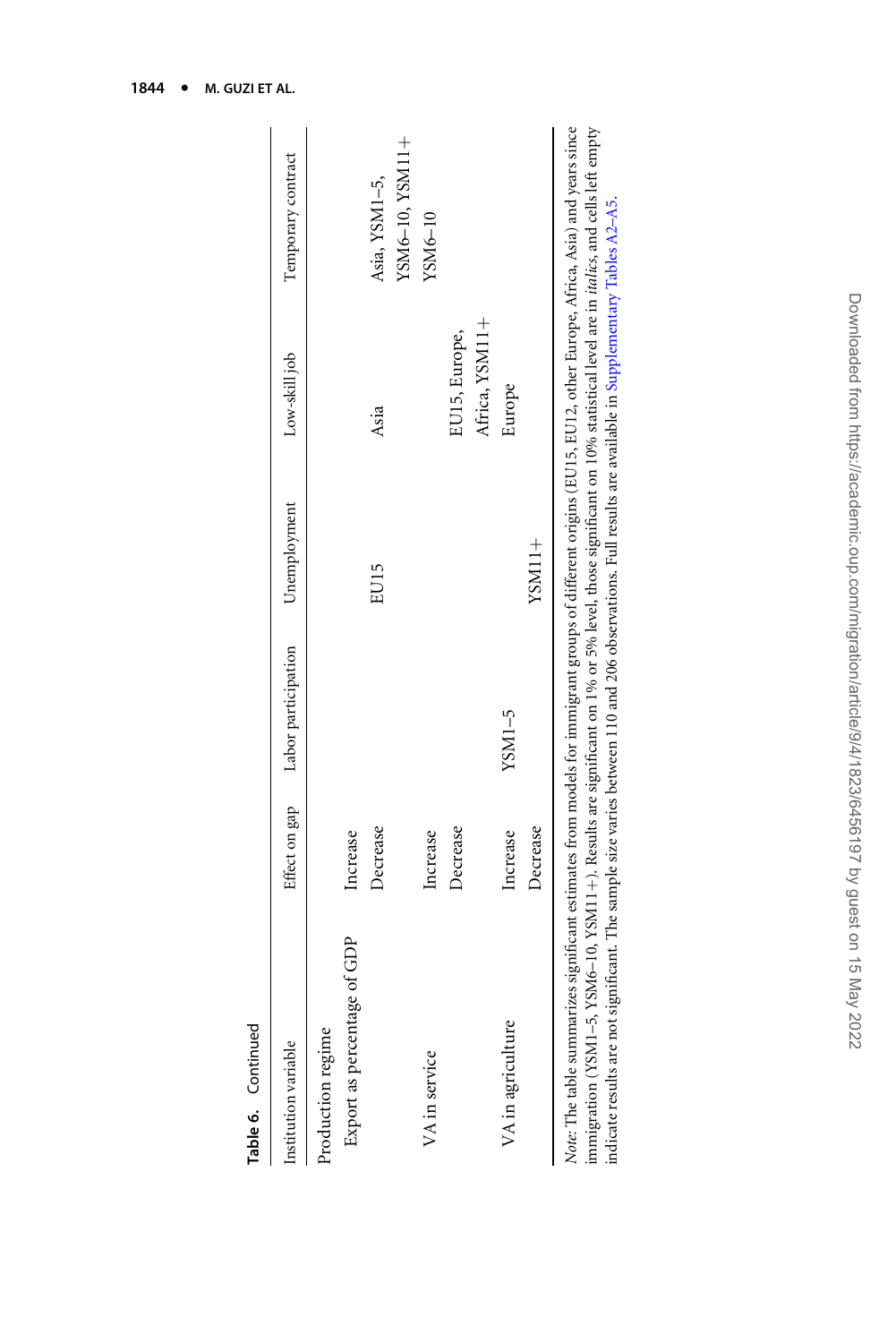<span id="page-22-0"></span>

Figure 1. The effect of VOC institutional context on the size of unexplained immigrant–native gaps compared to institutional contexts in CME. Source: Authors.

Note: We predicted the size of the gap for each VoC type using VoC institutions as well as using the average values of institutional variables in CMEs instead of VoC institutions. The horizontal line at zero represents institutional contexts in CME, while the bar represents the size of VoC institutional effects.

immigrants from Europe (non-EU) by reducing their risk of having a low-skilled job and, on the other hand, pushes some immigrant groups into temporary contracts (Asia, YSM1–5), unlike the natives.

Third, 'welfare regime' also appears to intervene in labor market outcomes. In particular, higher spending on ALMPs and larger social expenditure improve the quality of employment for insider immigrant groups (EU12 and YSM11+), but disfavor African and Asian immigrants, which increases the risk of temporary employment. The effect of social expenditures on labor force participation of several outsider immigrant groups (Asia, YSM6–10, Europe outside the EU) is positive, as higher social spending is correlated with higher immigrant–native gaps in labor force participation. The welfare regime favors immigrants originating from European countries outside the EU, but larger social expenditures increase the risk of low-skill employment for them.

Fourth, with respect to 'product market regime', larger export, service, and agricultural sectors favor several groups of immigrants with regard to their risk of unemployment and low-skilled jobs (excepting immigrants from Europe outside the EU) or temporary contracts (excepting YSM6–10). The results for labor force participation deliver no effect, except that the higher share of agriculture in the economy favors immigrants with less than five years of residency.

Fifth, looking at the different groups of immigrants, our results across empirical approaches indicate that, when compared to natives, the factors affecting immigrants' labor market outcomes include the segmentation of the labor market between insiders and outsiders (insider–outsider labor market), a corresponding segmentation along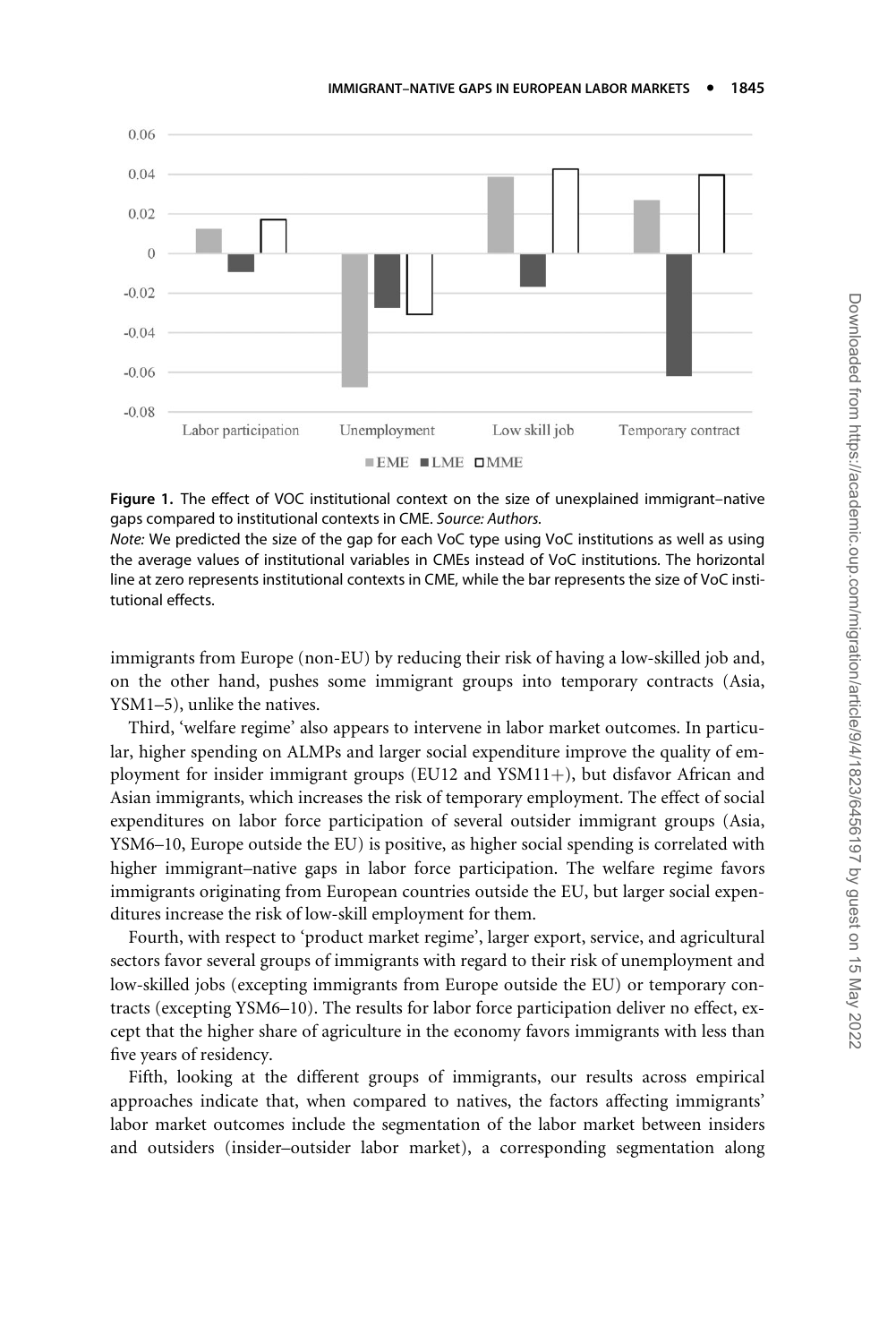peoples' social status, and immigrant adjustment as proxied by the length of stay in their host country.

Finally, in [Table 7,](#page-24-0) we provide a summary of our findings with regard to the theoretical expectations outlined above in relation to average effects. It turns out that our findings on the role of the institutional variables included in this study are, for the most part, consistent or partly consistent with the theoretical expectations. A notable exception is the role of employment protection legislation, where our results differ from what we expected based on the theoretical arguments. The variation across immigrant groups from different origins and with different lengths of stay in the host country underscores the importance of the insider–outsider gradient for immigrant labor market integration. The variation across institutional variables and labor market outcomes also shows that additional research is needed to understand how different institutions interact with different immigrant groups in shaping their labor market outcomes when compared to natives. Clearly, our analysis also reveals that more conceptual and theoretical work about how institutions affect immigrant integration in host labor markets is needed. In particular, it would be desirable to extend the VoC framework to provide theoretically justified hypotheses about the role of institutions for labor market disparities between immigrant groups with varying distance from the labor market.

## 6. Conclusions

Although immigrant integration opportunities and challenges are in many respects similar across countries, there may be a number of important differences due to the variation in a range of areas such as industrial relations, labor law, education and training system, social policies, and structural conditions. The literature on comparative capitalisms which deals with VoC as inspired by [Hall and Soskice \(2001\)](#page-30-0) offers a systematic framework of socioeconomic regimes for advanced economies. This strand of research proxies the institutional conditions that may be relevant for immigrant integration. However, the question of how the various VoC regimes enable or hinder immigrant integration in host labor markets has not been encompassingly addressed theoretically nor empirically in the literature.

In this article, we explored the significance of a range of contextual institutional variables motivated by VoC studies for immigrant–native labor market gaps in an effort to provide the first comprehensive empirical mapping of the relationships between immigrant–native labor market gaps and institutional contexts as identified in the VoC literature. Specifically, we performed an Oaxaca–Blinder decomposition to separate the part of immigrant–native labor market gaps that can be explained by differences in characteristics between these groups from the part that remains unexplained by such differences. We also studied the role of the institutional variables underpinning the VoC framework on the unexplained part of labor market gaps between immigrants and natives.

Our findings are two-fold. First, we have shown that VoC regimes systematically differ in how they enable or prevent immigrant integration, which broadly supports the notion of institutional complementarities and the existence of systematic differences in the organization of labor markets across advanced economies in Europe. In line with previous studies (typically studying only a selected migration regime and/or VoC type), we confirm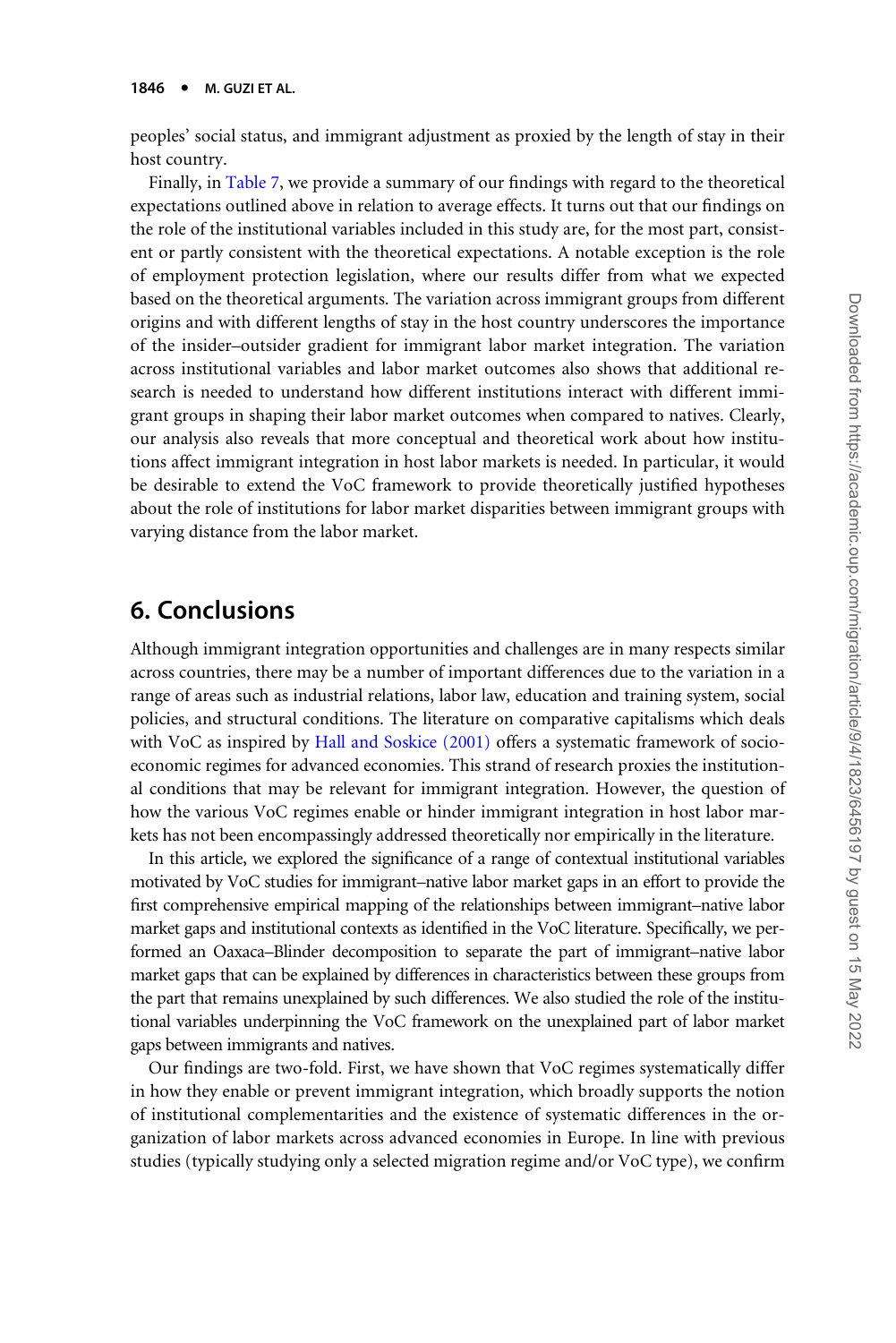<span id="page-24-0"></span>

|                                      |                |         |                                              |                       | Table 7. Immigrant-native labor market gap vis-à-vis institutional changes: theoretical expectations and empirical evidence |
|--------------------------------------|----------------|---------|----------------------------------------------|-----------------------|-----------------------------------------------------------------------------------------------------------------------------|
| Institution variable                 |                |         | Theoretical expectations for average effects |                       | Empirical evidence: results compared to theory                                                                              |
|                                      | Labor<br>part. | Unempl. | Low-skilled<br>doj                           | Temporary<br>contract | Two-stage framework                                                                                                         |
| Labor market regime<br>Union density | ∢              |         | ≏                                            | ≏                     | Partly consistent: Higher union density lowers unemploy-                                                                    |
|                                      |                |         |                                              |                       | ment for selected immigrant groups. It improves the job                                                                     |
|                                      |                |         |                                              |                       | quality of insider immigrants but contributes to lower LM                                                                   |
|                                      |                |         |                                              |                       | participation of outsider immigrant groups                                                                                  |
| Collective bargaining                |                | ≏       | ≏                                            |                       | Partly consistent: the extension of collective agreements                                                                   |
| coverage                             |                |         |                                              |                       | improves labor participation and reduces regular employ-                                                                    |
|                                      |                |         |                                              |                       | ment for insider and outsider immigrants. No effect was                                                                     |
|                                      |                |         |                                              |                       | found on unemployment and low-skilled jobs                                                                                  |
| EPL-regular                          |                |         | Ë                                            | Ë                     | Inconsistent: Stricter regulation of regular employment                                                                     |
|                                      |                |         |                                              |                       | contracts has no effect on access to employment and pushes                                                                  |
|                                      |                |         |                                              |                       | immigrants to lower-quality jobs                                                                                            |
| EPL-temporary                        |                |         |                                              |                       | Partly consistent: Stricter regulation of temporary contracts                                                               |
|                                      |                |         |                                              |                       | has no effect on the participation gap. It increases un-                                                                    |
|                                      |                |         |                                              |                       | employment and reduces temporary jobs for diverse immi-                                                                     |
|                                      |                |         |                                              |                       | grant groups                                                                                                                |
|                                      |                |         |                                              |                       | لەربىيىنىشىشى                                                                                                               |

 $_{\footnotesize\textit{Continued}}$ Continued

#### IMMIGRANT-NATIVE GAPS IN EUROPEAN LABOR MARKETS . 1847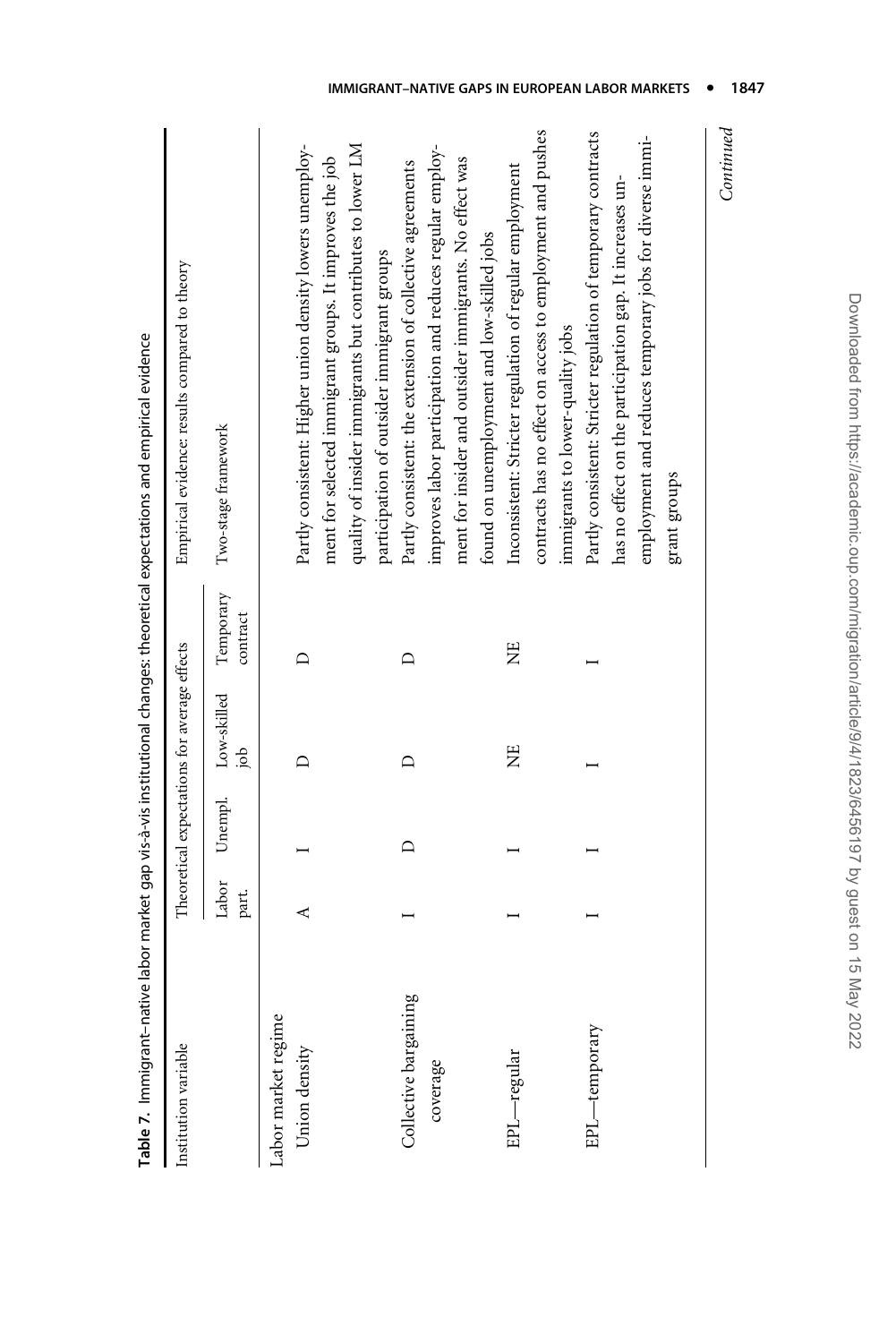| Table 7. Continued               |                |         |                                              |                       |                                                                                                             |
|----------------------------------|----------------|---------|----------------------------------------------|-----------------------|-------------------------------------------------------------------------------------------------------------|
| Institution variable             |                |         | Theoretical expectations for average effects |                       | Empirical evidence: results compared to theory                                                              |
|                                  | Labor<br>part. | Unempl. | Low-skilled<br>doi                           | Temporary<br>contract | Two-stage framework                                                                                         |
| The share of VET<br>Skill regime | $\Box$         |         |                                              | Ë                     | Partly consistent: More skill-specific regimes seem to im-                                                  |
|                                  |                |         |                                              |                       | pact outsider and insider immigrant groups differently in<br>terms of labor market outcomes and job quality |
| Welfare regime                   |                |         |                                              |                       |                                                                                                             |
| ALMP percentage of GDP           |                | $\Box$  |                                              | $\Box$                | Consistent: Higher spending on ALMPs improves the qual-                                                     |
|                                  |                |         |                                              |                       | ity of employment for diverse immigrant groups and lowers                                                   |
|                                  |                |         |                                              |                       | the unemployment gap. No effect was found on LM                                                             |
|                                  |                |         |                                              |                       | participation                                                                                               |
| SOEX percentage of GDP           | ⋖              | ⋖       | Ë                                            | Ë                     | Consistent: More generous welfare systems reduce the qual-                                                  |
|                                  |                |         |                                              |                       | ity of employment and improve LM participation for out-                                                     |
|                                  |                |         |                                              |                       | sider immigrants. Insider immigrants benefit from                                                           |
|                                  |                |         |                                              |                       | employment and regular employment contracts                                                                 |
| Product market regime            |                |         |                                              |                       |                                                                                                             |
| Export as percentage of GDP      |                | $\Box$  | Ë                                            | Ë                     | Partly consistent: Open economies favor insider groups                                                      |
|                                  |                |         |                                              |                       | (low unemployment) and seem to contribute to better job                                                     |
|                                  |                |         |                                              |                       | quality of diverse immigrant groups                                                                         |
|                                  |                |         |                                              |                       | Continued                                                                                                   |
|                                  |                |         |                                              |                       |                                                                                                             |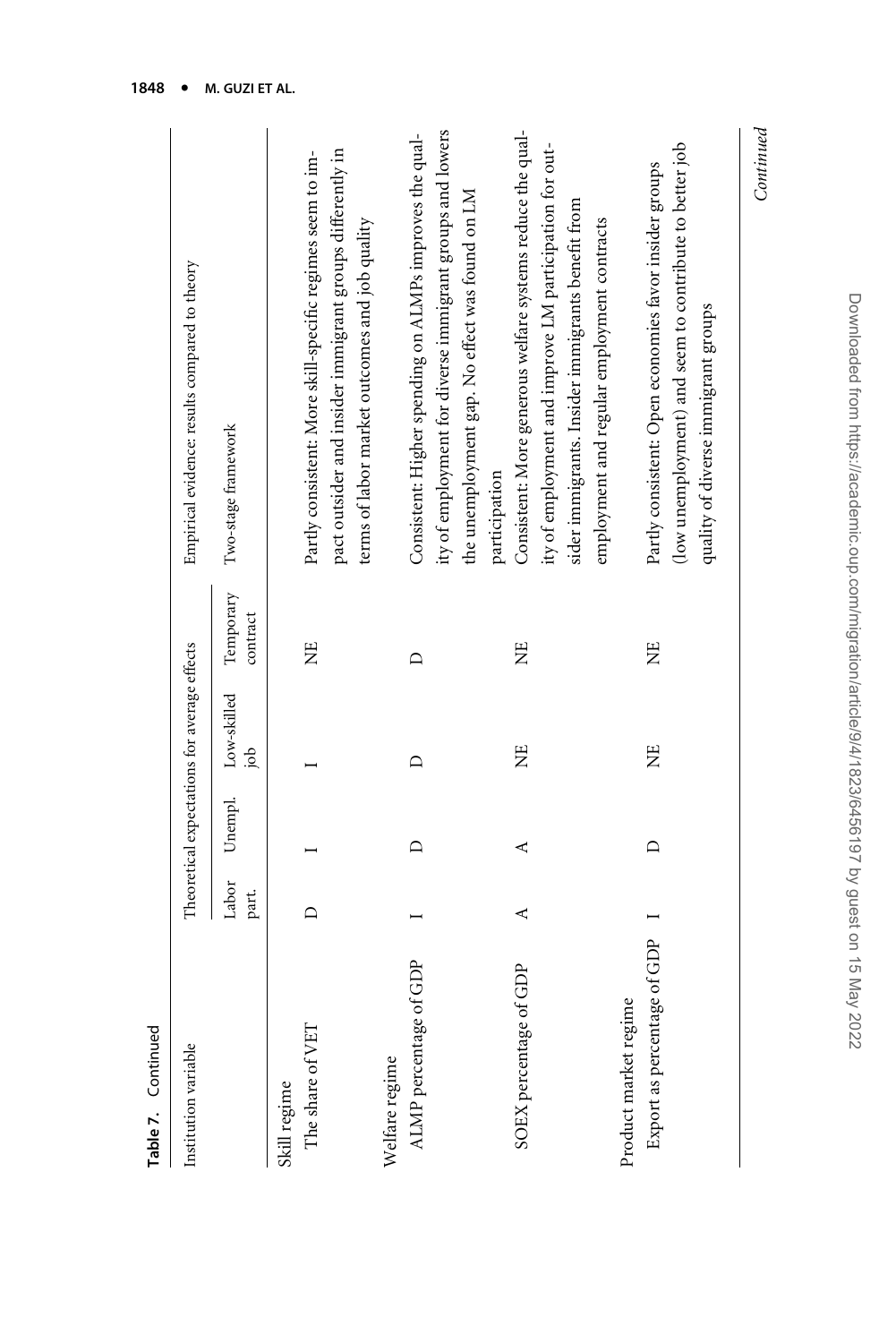| Institution variable |       |                                        | Theoretical expectations for average effects |          | Empirical evidence: results compared to theory                                                                      |
|----------------------|-------|----------------------------------------|----------------------------------------------|----------|---------------------------------------------------------------------------------------------------------------------|
|                      | part. |                                        | $\frac{1}{\epsilon}$                         | contract | Labor Unempl. Low-skilled Temporary Two-stage framework                                                             |
| VA in services       |       | $\begin{bmatrix} 1 \\ 1 \end{bmatrix}$ |                                              |          | Partly consistent: Higher share of services pushes different<br>immigrant groups out of low-skilled employment and  |
| VA in agriculture    |       | $\overline{\phantom{0}}$               |                                              |          | Consistent: Agricultural sector offers higher LM participa-<br>ncreases temporary contracts for outsider immigrants |

Note: No effect indicates that according to theoretical expectation, no effect can be expected on the basis of the reviewed studies. A: ambiguous; I: increase; D: de-Note: No effect indicates that according to theoretical expectation, no effect can be expected on the basis of the reviewed studies. A: ambiguous; I: increase; D: decrease; NE: no effect. crease; NE: no effect.

skilled employment

skilled employment

#### IMMIGRANT-NATIVE GAPS IN EUROPEAN LABOR MARKETS . 1849

tion for outsider immigrants, reduces unemployment of insider immigrants, and pushes outsider immigrants to low-

sider immigrants, and pushes outsider immigrants to low-

tion for outsider immigrants, reduces unemployment of in-

Table 7. Continued Table 7. Continued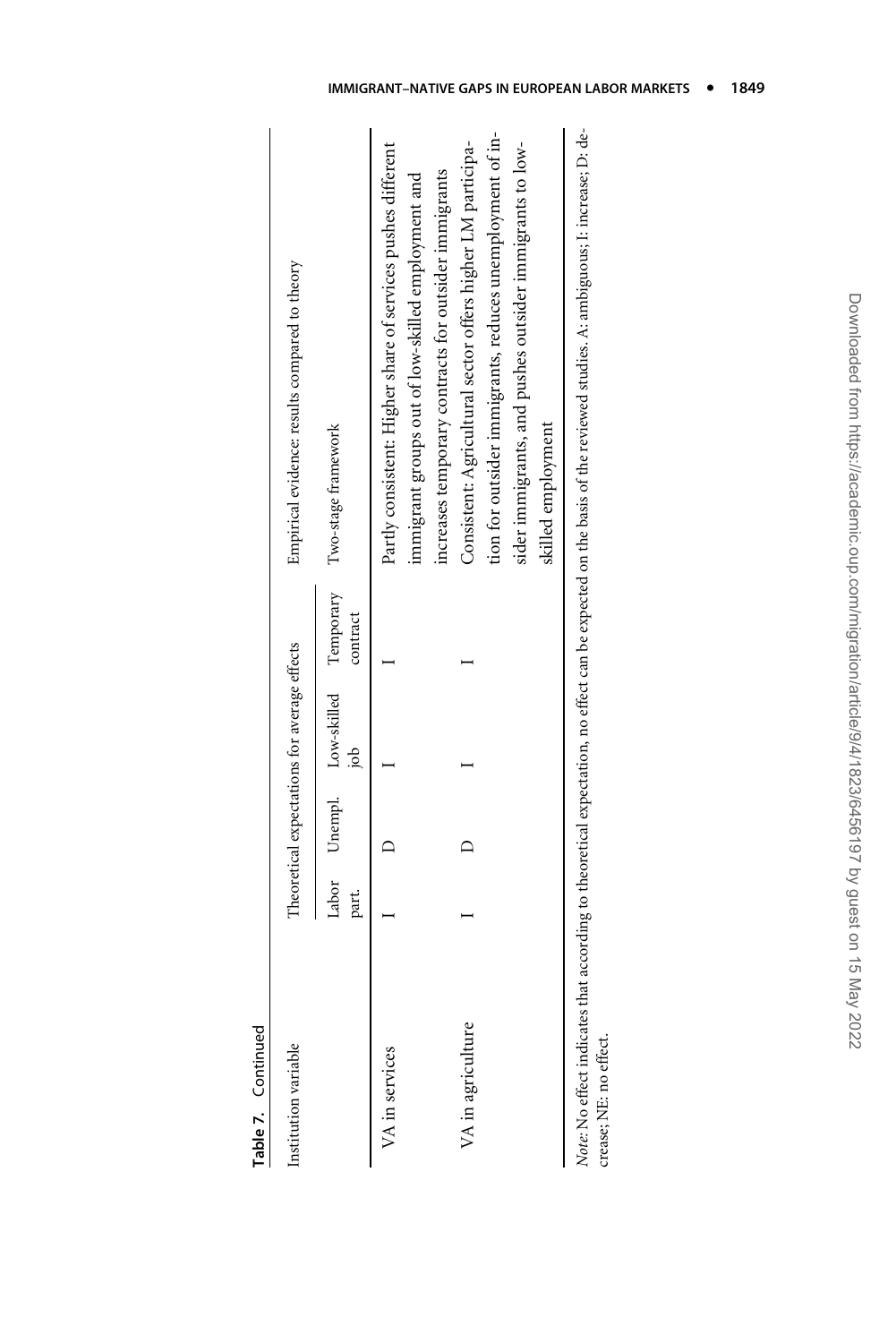that, except CMEs, all the other regimes enable labor market participation of immigrants vis-a`-vis the natives. Our results also indicate that in terms of job quality MMEs and EMEs are less favorable to immigrants, but contrary to other studies, immigrants do relatively better in LMEs than in any other regime.

Second, our empirical findings reveal significant roles of specific institutions analyzed jointly on labor market gaps between observably similar immigrants and natives. The estimated roles of institutions vary across immigrant groups of different origins and lengths of stay in the host country and point to the importance of the insider–outsider gradient for immigrant integration in host labor markets. This underscores the need to address the challenge of immigrant–native labor market gaps with due attention to institutional contexts and immigrants' characteristics. The role of institutions remains significant even after controlling for various macro variables, including the business cycle and diaspora effects from immigrant populations present in the host country. For most institutional variables, our findings are consistent or at least partly consistent with our theoretical expectations about the relationship between countries' institutional framework and immigrant–native labor market gaps. Employment protection legislation is an exception, as the results associated with it largely differ from our expectations. This might be due to the fact that most studies we had reviewed engaged with the overall EPL index while we focused on two aspects of the index—permanent and temporary employment protection regulation—separately. We hope that our findings and the lack of encompassing theoretical and empirical research will inspire further research on this highly relevant topic.

As for the limitations of our study, we recall that some institutions may respond to immigrant–native labor market gaps and may drive selection into inward and outward migration of observably but also unobservably different groups of migrants. We interpreted our results with these limitations in mind, as endogeneity of institutions and the selection of unobserved variables into in- and out-migration might contribute to the estimated patterns.

## Funding

This article expands on the project 'KING—Knowledge for Integration Governance' [HOME/2012–013/EIFX/CA/CFP/4000004268] which was funded with support from the European Commission. M.G. acknowledges support from the Czech Science Foundation [20-31615S]. M.K. acknowledges the financial support of the European Commission through the Eduworks Marie Curie Initial Training Network Project [PITN-GA-2013–608311] of the European Commission's 7th Framework Program, Horizon 2020 [822806] 'MigrAtion Governance and asYlum Crises', as well as APVV-15–0765 grant 'Inequality and economic growth' from the Slovak Research and Development Agency. L.M. Kureková acknowledges the financial support of VEGA [2/0079/21] from the Scientific Grant Agency of the Ministry of Education, Science, Research and Sports of the Slovak Republic, and the Slovak Academy of Sciences. The publication is the result of the research work done for CEU GmbH.

#### Acknowledgements

We thank Kea Tijdens, Miguel Loriz, Alessandra Venturini, Guia Gilardoni, Tomáš Sirovátka, and two anonymous referees for their helpful comments and suggestions, as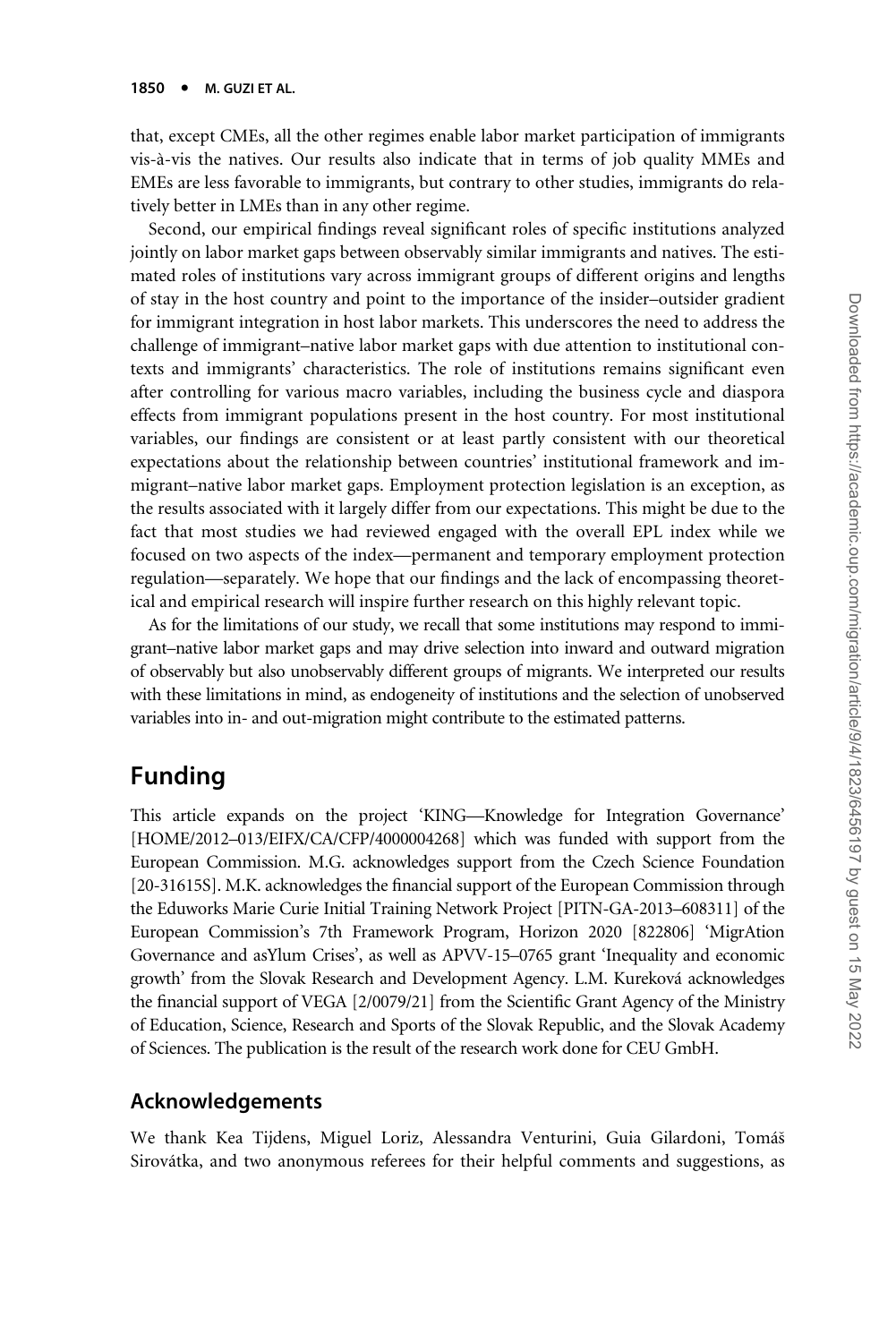<span id="page-28-0"></span>well as Liliya Levandowska for research assistance. We also thank the participants in the FIW-Workshop: Trade, Migration and Labor Market Outcomes at Wifo, Vienna, and participants at seminars at the Technical University in Kosice, Central European University in Vienna, and at CELSI in Bratislava for useful comments. Any remaining errors in this text are the responsibility of the authors.

## Supplementary data

[Supplementary data](https://academic.oup.com/migration/article-lookup/doi/10.1093/migration/mnab044#supplementary-data) is available at Migration Studies online.

Conflict of interest statement. None declared.

### References

- Adsera, A. and Chiswick, B. R. (2007) 'Are There Gender and Country of Origin Differences in Immigrant Labor Market Outcomes across European Destinations?', Journal of Population Economics, 20/3: 495–526.
- Aeberhardt, R. et al. (2010) 'Wages and Employment of French Workers with African Origin', Journal of Population Economics, 23/3: 881–905.
- Afonso, A. and Devitt, C. (2016) 'Comparative Political Economy and International Migration', Socio-Economic Review, 14: 591–613.
- Aleksynska, M. and Tritah, A. (2013) 'Occupation-Education Mismatch of Immigrant Workers in Europe: Context and Policies', Economics of Education Review, 36: 229–44.
- Amuedo-Dorantes, C. and de la Rica, S. (2007) 'Labour Market Assimilation of Recent Immigrants in Spain', British Journal of Industrial Relations, 45/2: 257–84.
- Andrijasevic, R. and Novitz, T. (2020) 'Supply Chains and Unfree Labor: Regulatory Failure in the Case of Samsung Electronics in Slovakia', Journal of Human Trafficking, 6/2: 195–208.
- Arpaia, A. and Mourre, G. (2012) 'Institutions and Performance in European Labour Markets: Taking a Fresh Look at Evidence', Journal of Economic Surveys, 26/1: 1–41.
- Atzmüller, R. (2012) 'Dynamics of Educational Regimes and Capability-Oriented Research', Social Work & Society, 10: 1-15.
- Ballarino, G. and Panichella, N. (2015) 'The Occupational Integration of Male Migrants in Western European Countries: Assimilation or Persistent Disadvantage?', International Migration, 53/2: 338–52.
- Barbieri, P. and Cutuli, G. (2016) 'Employment Protection Legislation, Labour Market Dualism, and Inequality in Europe', European Sociological Review, 32/4: 501–16.
- Bassanini, A. and Duval, R. (2009) 'Unemployment, Institutions, and Reform Complementarities: Re-Assessing the Aggregate Evidence for OECD Countries', Oxford Review of Economic Policy, 25/1: 40–59.
- Becker, G. S. (2010) The Economics of Discrimination.Chicago, IL: University of Chicago Press.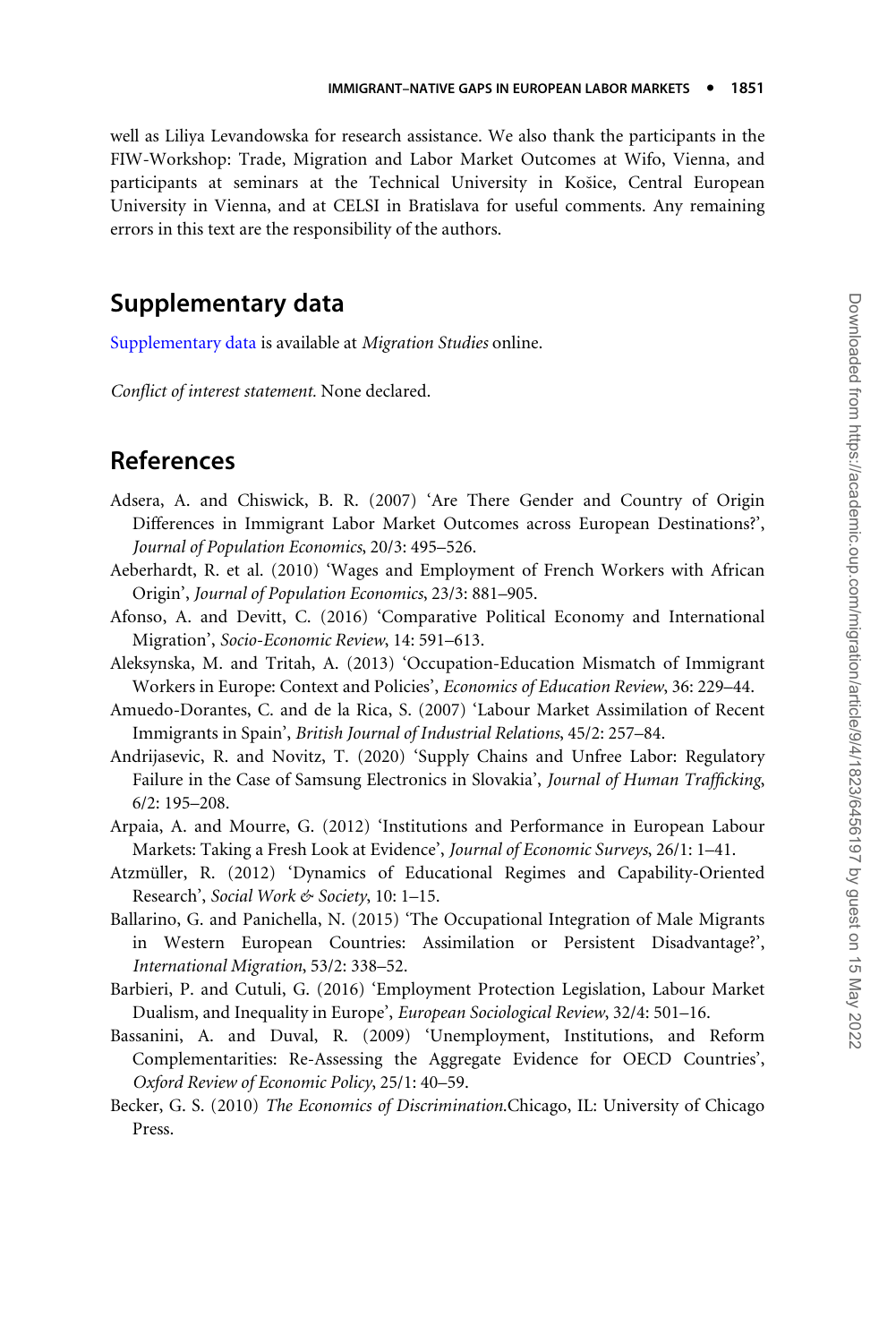- <span id="page-29-0"></span>Beine, M., Docquier, F. and Özden, C. (2010) 'Diaspora Effects in International Migration: Key Questions and Methodological Issues', Swiss Journal of Economics and Statistics, 146/4: 639–59.
- Biavaschi, C. and Zimmermann, K. F. (2014) 'Eastern Partnership Migrants in Germany: Outcomes, Potentials and Challenges', IZA Journal of European Labor Studies, 3/1: 20.
- Bisin, A. et al. (2011) 'Ethnic Identity and Labour Market Outcomes of Immigrants in Europe', Economic Policy, 26/65: 57–92.
- Blinder, A. S. (1973) 'Wage Discrimination: Reduced Form and Structural Estimates', The Journal of Human Resources, 8/4: 436–55.
- Bommes, M. and Geddes, A. (2000) Immigration and Welfare: Challenging the Borders of the Welfare State. London and New York: Routledge.
- Borjas, G. J. (1985) 'Assimilation, Changes in Cohort Quality, and the Earnings of Immigrants', Journal of Labor Economics, 3/4, 463–89.
- Bratsberg, B., Raaum, O. and Røed, K. (2018) 'Job Loss and Immigrant Labour Market Performance', Economica, 85/337: 124–51.
- Butschek, S. and Walter, T. (2014) 'What Active Labour Market Programmes Work for Immigrants in Europe? A Meta-Analysis of the Evaluation Literature', IZA Journal of Migration, 3/1: 18.
- Chiswick, B. R. (1978) 'Effect of Americanization on Earnings of Foreign-Born Men', Journal of Political Economy, 86/5: 897–921.
- Clark, K. and Drinkwater, S. (2014) 'Labour Migration to the UK from Eastern Partnership Countries', IZA Journal of European Labor Studies, 3/1: 19.
- Clausen, J. et al. (2009) 'The Effect of Integration Policies on the Time Until Regular Employment of Newly Arrived Immigrants: Evidence from Denmark', Labour Economics, 16/4: 409–17.
- Constant, A. F., Kahanec, M. and Zimmermann, K. F. (2009) 'Attitudes towards Immigrants, Other Integration Barriers, and Their Veracity', International Journal of Manpower, 30/1/2: 5–14.
- ———. (2005) 'Legal Status at Entry, Economic Performance, and Self-Employment Proclivity: A Bi-National Study of Immigrants', IZA Discussion Paper No. 1910. Bonn: IZA.
- ———. (2008) 'Measuring Ethnic Identity and Its Impact on Economic Behavior', Journal of the European Economic Association, 6/2–3: 424–33.
- Crouch, C., Finegold, D., and Sako, M. (1999) The Political Economy of Skill Creation in Advanced Industrial Countries. Oxford: Oxford University Press.
- D'Amuri, F. and Peri, G. (2014) 'Immigration, Jobs, and Employment Protection: Evidence from Europe before and during the Great Recession', Journal of the European Economic Association, 12/2: 432–64.
- Deeg, R. and Jackson, G. (2007) 'Towards a More Dynamic Theory of Capitalist Variety', Socio-Economic Review, 5/1: 149–79.
- Devitt, C. (2011) 'Varieties of Capitalism, Variation in Labour Immigration', Journal of Ethnic and Migration Studies, 37/4, 579–96.
	- ———. (2018) 'Shaping Labour Migration to Italy: The Role of Labour Market Institutions', Journal of Modern Italian Studies, 23/3: 274–92.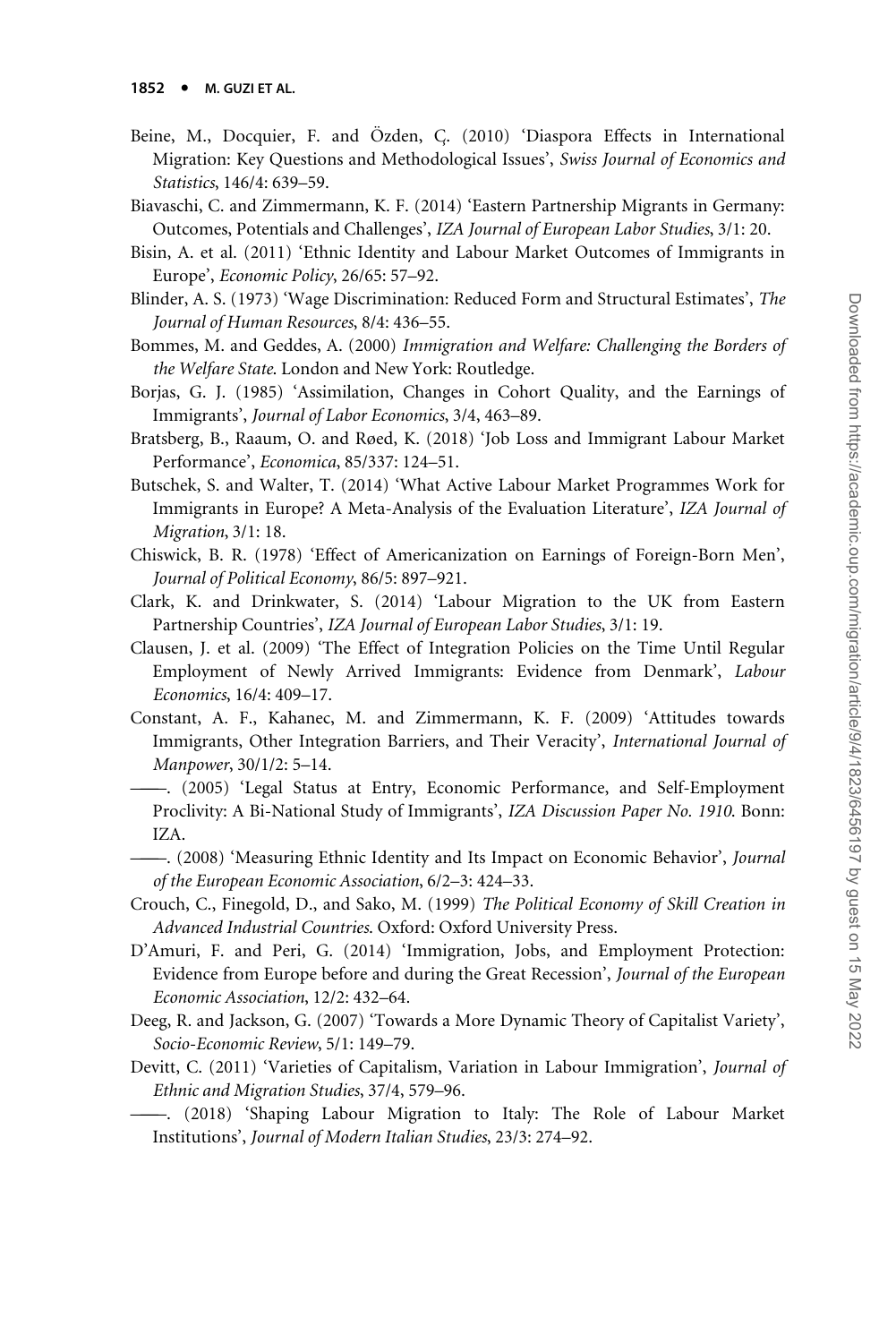- <span id="page-30-0"></span>Duman, A., Kahanec, M. and Kureková, L. M. (2022). 'Closing the Gaps: The Positive Effects of Welfare Inclusion on Immigrants' Labor Market Integration', in Koning, E. A. (ed.) The Exclusion of Immigrants from Welfare Programs: Cross-National Analysis and Contemporary Developments. Toronto: University of Toronto Press.
- Dustmann, C. and Frattini, T. (2011) 'Immigration: The European Experience', Working Paper No. 326. Milano: Centro Studi Luca d'Agliano.
- Esping-Andersen, G. (1999) Social Foundations of Postindustrial Economies. Oxford: OUP.
- Felbo-Kolding, J., Leschke, J. and Spreckelsen, T. F. (2019) 'A Division of Labour? Labour Market Segmentation by Region of Origin: The Case of intra-EU Migrants in the UK, Germany and Denmark', Journal of Ethnic and Migration Studies, 45/15: 2820–43.
- Fellini, I. (2018) 'Immigrants' Labour Market Outcomes in Italy and Spain: Has the Southern European Model Disrupted during the Crisis?', Migration Studies, 6/1: 53–78.
- Fougere, D. and Safi, M. (2009) 'Naturalization and Employment of Immigrants in France (1968-1999)', International Journal of Manpower, 30/1/2: 83–96.
- Geis, W., Uebelmesser, S. and Werding, M. (2013) 'How Do Migrants Choose Their Destination Country? An Analysis of Institutional Determinants', Review of International Economics, 21/5: 825–40.
- Ghatak, S., Silaghi, M. I. P. and Daly, V. (2009) 'Trade and Migration Flows between Some CEE Countries and the UK', The Journal of International Trade & Economic Development, 18/1: 61–78.
- Giulietti, C. et al. (2013) 'Unemployment Benefits and Immigration: Evidence from the EU', International Journal of Manpower, 34/1: 24–38.
- Gorinas, C. (2014) 'Ethnic Identity, Majority Norms, and the Native–Immigrant Employment Gap', Journal of Population Economics, 27/1: 225–50.
- Guetto, R. (2018) 'Employment Returns to Tertiary Education for Immigrants in Western Europe: Cross-Country Differences before and after the Economic Crisis', Social Inclusion, 6/3: 64–77.
- Guzi, M., Kahanec, M. and Kureková, L. M. (2014) 'The Impact of Demand and Supply Structural Factors on Native-Migrant Labour Market Gaps', KING Desk Research & In-Depth Study, 17:1–37.
	- ———. (2018) 'How Immigration Grease Is Affected by Economic, Institutional, and Policy Contexts: Evidence from EU Labor Markets', Kyklos, 71/2: 213–43.
- ———. and Mikula, S. (2021) 'Reforms That Keep You at Home: The Effects of Economic Transition on Migration', Economics of Transition and Institutional Change, [https://doi.](https://doi.org/10.1111/ecot.12287) [org/10.1111/ecot.12287](https://doi.org/10.1111/ecot.12287)
- Hall, P. A. and Soskice, D. (2001) Varieties of Capitalism: The Institutional Foundations of Comparative Advantage. Oxford: Oxford University Press.
- ———. Soskice, D. and Thelen, K. (2009) 'Institutional Change in Varieties of Capitalism', Socio-Economic Review, 7/1: 7–34.
- Hancké, B., Rhodes, M. and Thatcher, M. (2007) 'Introduction: Beyond Varieties of Capitalism', in Hancké, B., Rhodes, M., & Thatcher, M. (eds.) Beyond Varieties oj Capitalism: Conflict, Contradictions, and Complementarities in the European Economy, pp. 1–32. Oxford: Oxford University Press. https://oxford.universitypressscholarship. com/view/10.1093/acprof:oso/9780199206483.001.0001/acprof-9780199206483.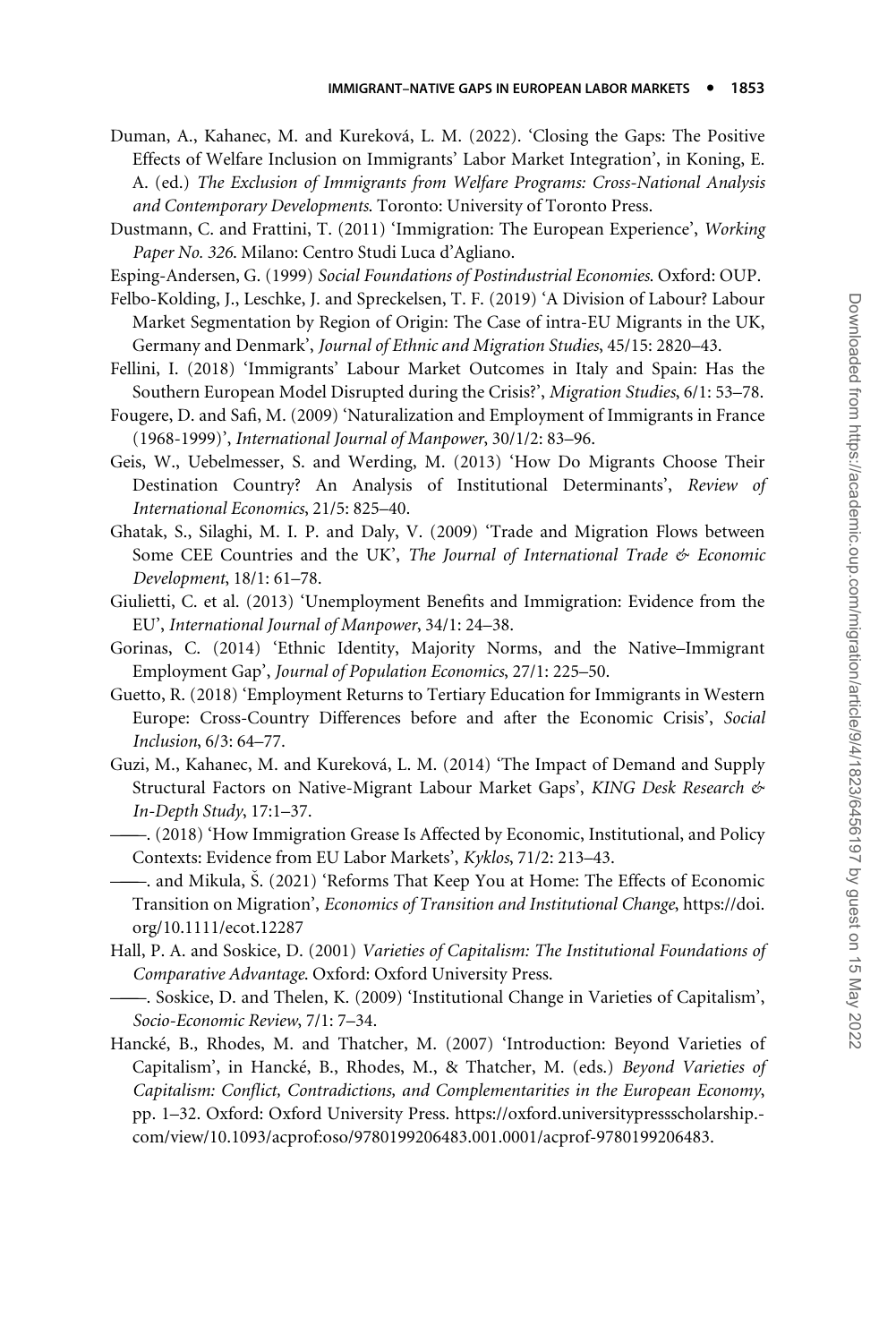- <span id="page-31-0"></span>Hemerijck, A., Palm, T., Entenmann, E. and van Hooren, F. (2013) Welfare States and the Evolution of Migrant Incorporation Regimes: Background Paper Reviewing Welfare State Structures and Reform Dynamics in a Comparative Perspective. IMPACIM project. Amsterdam: VU University Amsterdam.
- Heinesen, E., Husted, L. and Rosholm, M. (2013) 'The Effects of Active Labour Market Policies for Immigrants Receiving Social Assistance in Denmark', IZA Journal of Migration, 2/1: 22.
- Huber, P. (2015) 'What Institutions Help Immigrants Integrate?'. Working Papers No. 77. Vienna:WWWforEurope.
- ———. and Mikula, S. (2019) 'Social Capital and Willingness to Migrate in Post-Communist Countries', Empirica, 46/1: 31–59.
- Jansen, M. and Piermartini, R. (2009) 'Temporary Migration and Bilateral Trade Flows', World Economy, 32/5: 735–53.
- Kahancová, M. and Szabó, I. (2015) 'Bargaining Systems, Trade Union Strategies and the Costs and Benefits of Migration'. Research Report No. 11. Bratislava: CELSI.
- Kahanec, M. (2014) Economics of Migration in EU Labor Markets. Milan: Fondazione ISMU.
- Kahanec, M. and Mendola, M. (2009) 'Social Determinants of Labor Market Status of Ethnic Minorities in Britain' in Constant, A. F., Tatsiramos, K. and Zimmermann, K. F. (eds) Ethnicity and Labor Market Outcomes, Vol. 29, Research in Labor Economics, pp. 167–95. Bingley: Emerald Group Publishing Limited.
- ———. and Zaiceva, A. (2009) 'Labor Market Outcomes of Immigrants and Non-Citizens in the EU: An East-West Comparison', International Journal of Manpower, 30/1/2: 97–115.
	- ———. and Zimmermann, K. F. (2011) 'Ethnic Minorities in the European Union: An Overview', in Kahanec, M. and Zimmermann, K. F. (eds) Ethnic Diversity in European Labor Markets: Challenges and Solutions, pp. 1–30. Cheltenham: Edward Elgar Publishing.
- Kogan, I. (2004) 'Last Hired, First Fired? The Unemployment Dynamics of Male Immigrants in Germany', European Sociological Review, 20/5: 445–61.
	- ———. (2006) 'Labor Markets and Economic Incorporation among Recent Immigrants in Europe', Social Forces, 85/2: 697–721.
- ———. (2016) 'Integration Policies and Immigrants' Labor Market Outcomes in Europe', Sociological Science, 3: 335–58.
- Koning, E. A. (2019) Immigration and the Politics of Welfare Exclusion. Toronto: University of Toronto Press.
- Krugman, P. (1995) 'Increasing Returns, Imperfect Competition and the Positive Theory of International Trade', in Handbook of International Economics, Vol. 3, pp. 1243–77. Amsterdam: Elsevier.
- Kurekova, L. (2013) 'Welfare Systems as Emigration Factor: Evidence from the New Accession States', Journal of Common Market Studies, 51: 721–39.
- Lancee, B. (2016) 'The Negative Side Effects of Vocational Education: A Cross-National Analysis of the Relative Unemployment Risk of Young Non-Western Immigrants in Europe', American Behavioral Scientist, 60/5–6: 659–79.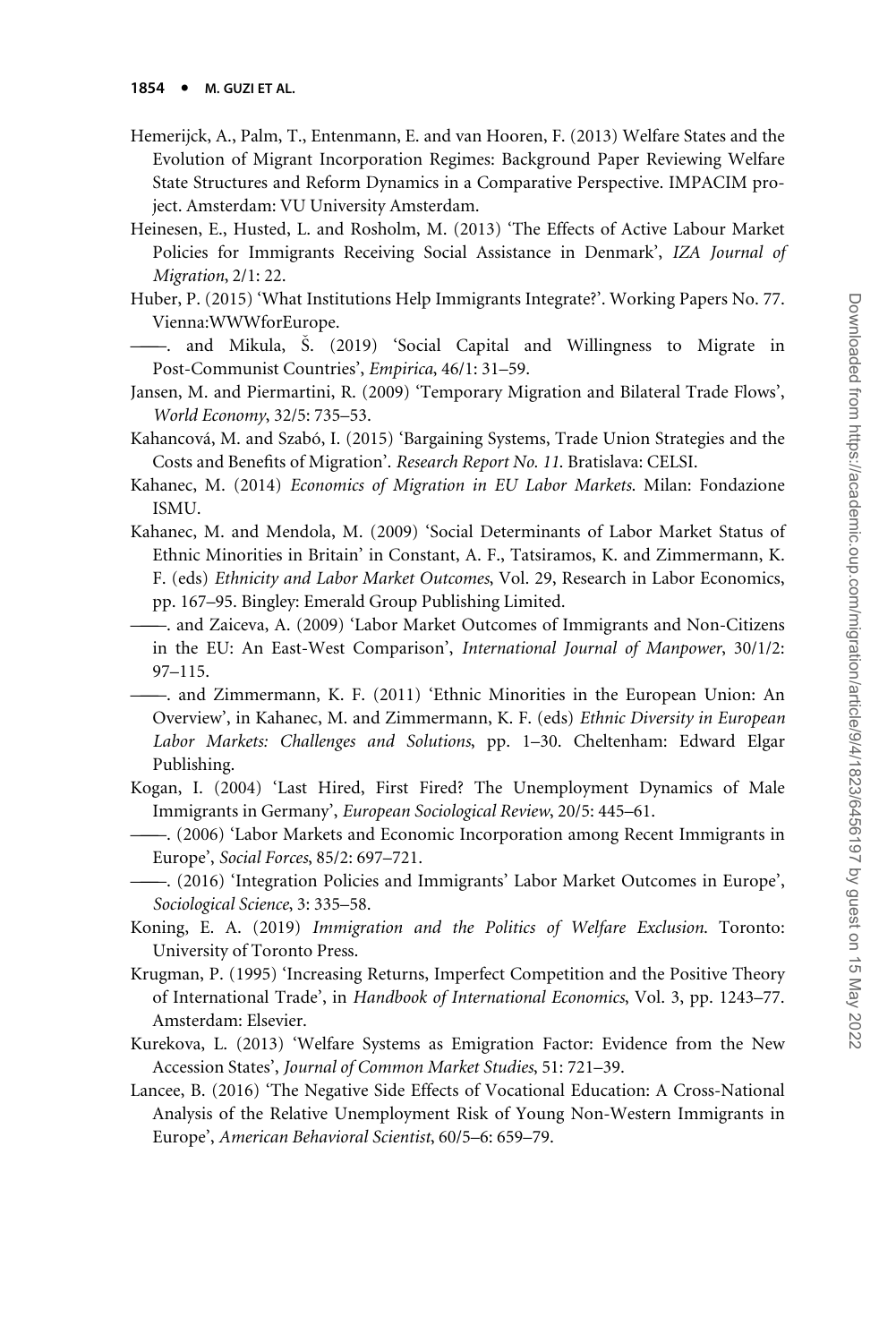- <span id="page-32-0"></span>Lindbeck, A. and Snower, D. J. (1989) The Insider-Outsider Theory of Employment and Unemployment. Cambridge: MIT Press Books.
- Markusen, J. R. et al. (1995) International Trade: Theory and Evidence. New York: McGraw-Hill.
- Meardi, G., Martín, A. and Riera, M. L. (2012) 'Constructing Uncertainty: Unions and Migrant Labour in Construction in Spain and the UK', Journal of Industrial Relations, 54/1: 5–21.
- Menz, G. (2003) 'Re-Regulating the Single Market: National Varieties of Capitalism and Their Responses to Europeanization', Journal of European Public Policy, 10/4: 532–55.
- ———. (2009) The Political Economy of Managed Migration: Nonstate Actors, Europeanization, and the Politics of Designing Migration Policies. Oxford: Oxford University Press.
- Migali, S. (2018) 'Migration and Institutions: Evidence from Internal EU Mobility', The World Economy, 41/1: 29–58.
- Muravyev, A. (2014) 'The Evolution of the Regulation of Labour in the USSR, the CIS and the Baltic States, 1985–2009', Europe-Asia Studies, 66/8: 1270–94.
- Nölke, A. and Vliegenthart, A. (2009) 'Enlarging the Varieties of Capitalism: The Emergence of Dependent Market Economies in East Central Europe', World Politics, 61/4: 670–702.
- Oaxaca, R. (1973) 'Male-Female Wage Differentials in Urban Labor Markets', International Economic Review, 14/3: 693–709.
- Österman, M., Palme, J. and Ruhs, M. (2019) 'National Institutions and the Fiscal Effects of EU Migrants', Working Paper. Uppsala: Migration Policy Centre. https: //www.reminder-project.eu/wp-content/uploads/2019/02/REMINDER-D4.3-Institutionsand-Fiscal-Effects.pdf.
- Pichler, F. (2011) 'Success on European Labor Markets: A Cross-National Comparison of Attainment between Immigrant and Majority Populations', International Migration Review, 45/4, 938–78.
- Reyneri, E. and Fullin, G. (2011a) 'Ethnic Penalties in the Transition to and from Unemployment: A West European Perspective', International Journal of Comparative Sociology, 52/4: 247–63.
- ———. (2011b) 'Labour Market Penalties of New Immigrants in New and Old Receiving West European Countries', International Migration, 49/1: 31–57.
- Rooth, D.-O. (2014) 'Correspondence Testing Studies', IZA World of Labor. Bonn: IZA.
- Ruhs, M. (2011) 'Openness, Skills and Rights: An Empirical Analysis of Labour Immigration Programmes in 46 High-and Middle-Income Countries'. Working Paper No. 88. Oxford: Center on Migration, Policy and Society.
- Sa´, F. (2011) 'Does Employment Protection Help Immigrants? Evidence from European Labor Markets', Labour Economics, 18/5: 624–42.
- Sarvimäki, M. and Hämäläinen, K. (2016) 'Integrating Immigrants: The Impact of Restructuring Active Labor Market Programs', Journal of Labor Economics, 34: 479–508.
- Svalund, J. and Berglund, T. (2018) 'Fixed-Term Employment in Norway and Sweden: A Pathway to Labour Market Marginalization?', European Journal of Industrial Relations, 24/3: 261–77.